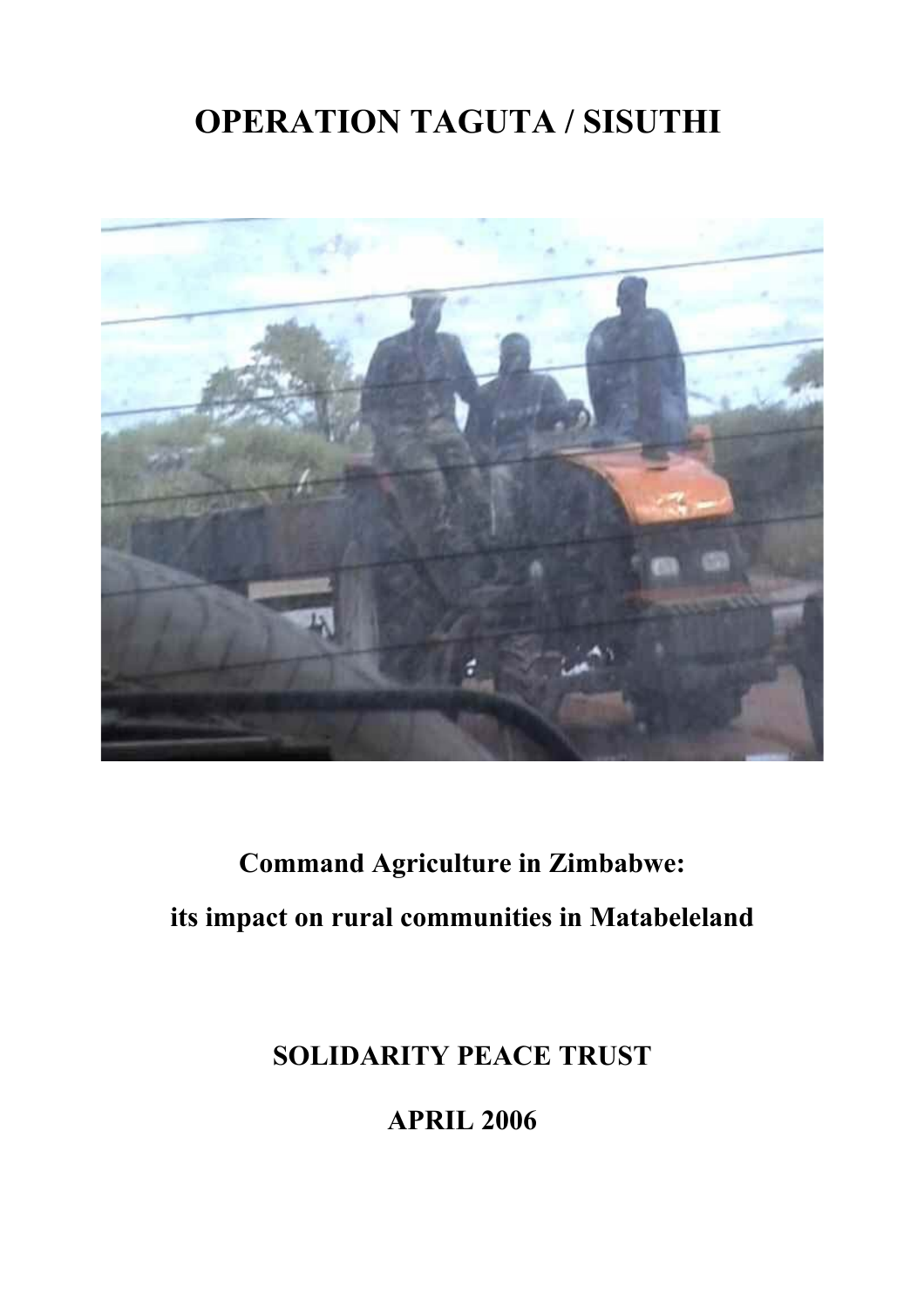## **THE SOLIDARITY PEACE TRUST**

The Solidarity Peace Trust is a non-governmental organisation, registered in South Africa. The Trustees of the Solidarity Peace Trust are church leaders of Southern Africa, who are all committed to human rights, freedom and democracy in their region.

*The co-chairpersons are:* 

- Archbishop Pius A Ncube; Catholic Archbishop of Bulawayo, Zimbabwe
- Bishop Rubin Phillip; Anglican Bishop of KwaZulu-Natal, Republic of South Africa

#### *The objectives of the Trust are:*

To assist individuals, organisations, churches and affiliated organisations in southern Africa, to build solidarity in the pursuit of justice, peace and social equality and equity in Zimbabwe. It shall be the special concern of the Trust to assist victims of human rights abuses in their efforts to correct and end their situation of oppression.

Website: www.solidaritypeacetrust.org. Email: [selvanc@venturenet.co.za](mailto:selvanc@venturenet.co.za)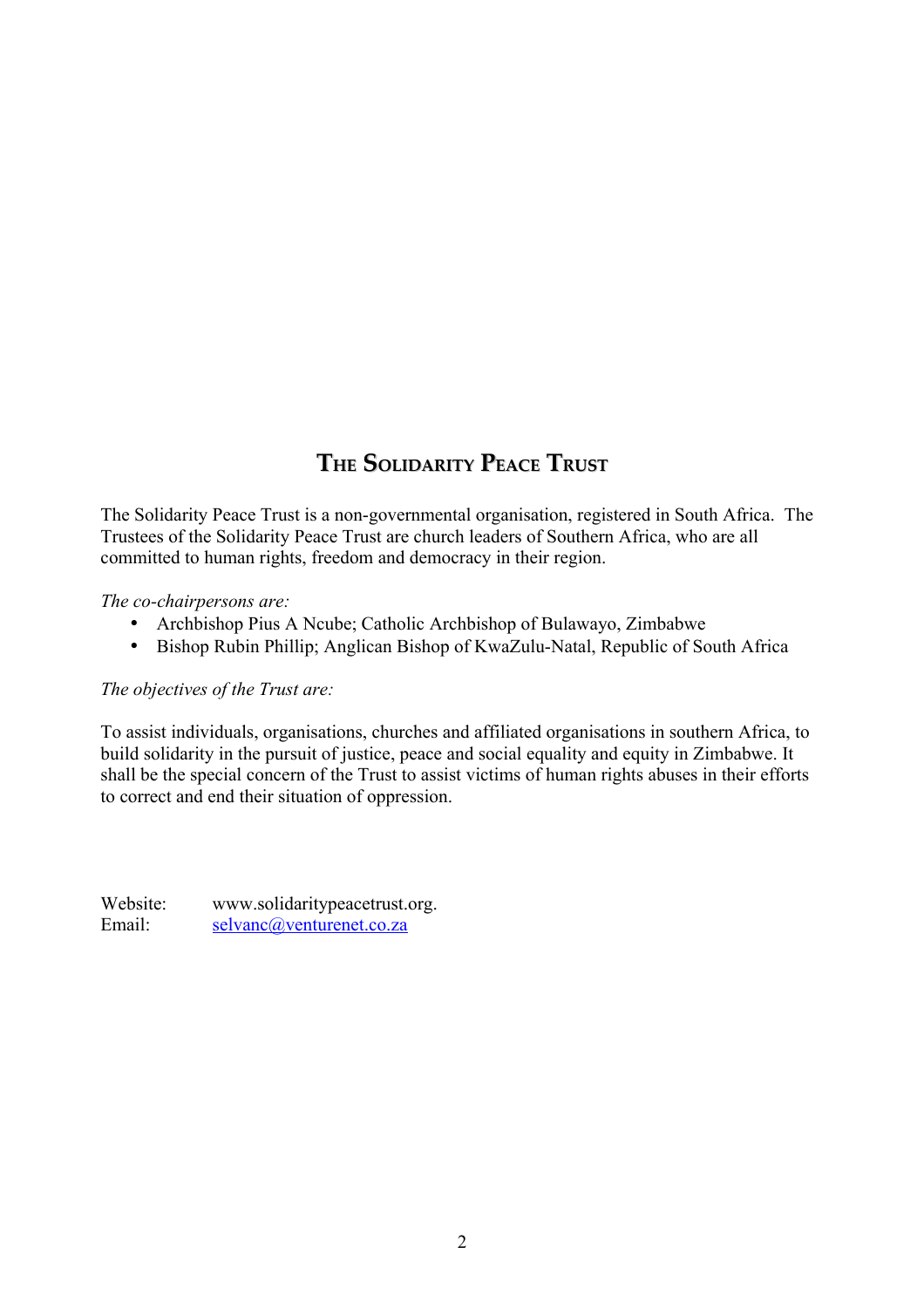**"We applaud the Zimbabwe Defence Forces for taking up the challenge by strapping their guns on their backs and rolling up their sleeves to till the land under Operation Maguta. Under this programme, no doubt a huge food gap will be closed, effectively saving foreign exchange to go towards other priority sectors of the economy."** 

> **GIDEON GONO, Reserve Bank Governor February 2006 [1](#page-2-0)**

**"Not even a single person has benefited from the irrigation this year".**

**PLOT HOLDER 1, Matabeleland South March 2006**

"**We made money by growing vegetables but all that was ploughed down by the [army] tractor. So now I have not one cent….** 

> **PLOT HOLDER 2, Matabeleland South March 2006**

**"Destruction of market gardening has destroyed the economic independence of these irrigation communities: where people were self sufficient, they will now be poor and have to look to government to provide everything."**

**Ex AREX officer, 27 March 2006** 

**As of now they give us 500 cobs [100 kg] of maize[of our entire harvest] and say that's enough, we have to wait until the next harvest. Maybe then they won't give us any…. We had bought our own seeds and fertilisers from Bulawayo and we hired a lorry to carry it for us, and we planted it, before the army arrived."**

> **PLOT HOLDER 3, Matabeleland South March 2006 [2](#page-2-1)**

**Nothing in this Act shall prevent any person: who is the producer of a controlled product from using any such controlled product for consumption by himself, his household, his employees or his livestock.** 

#### **GRAIN MARKETING BOARD ACT (35) (1) (c)**

<span id="page-2-0"></span><sup>&</sup>lt;sup>1</sup> *The Chronicle,* 1 March 2006: "Grain imports gobble US\$135 million". This was part of a speech, addressing participants in the Zimbabwe Defence Forces Joint Command and Staff Course in Harare.

<span id="page-2-1"></span><sup>&</sup>lt;sup>2</sup> At this scheme, harvests entirely planned, financed and planted in November, prior to the arrival of the army in December, have been taken into army custody and families have been left with only two months supply each. The rest is allegedly to be compulsorily acquired by Grain Marketing Board.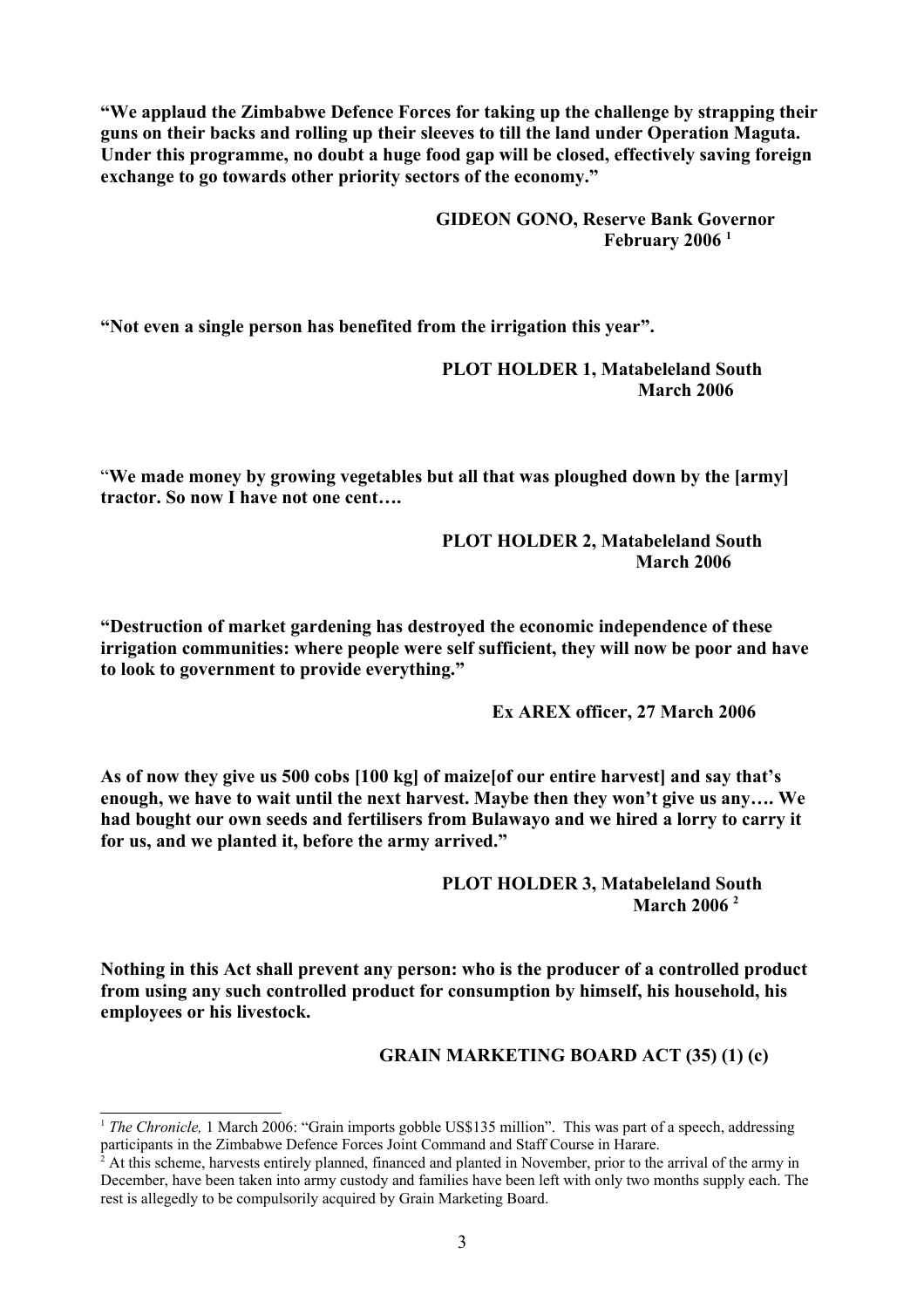| <b>CONTENTS</b> |
|-----------------|
|-----------------|

|     |                                                                        | Page   |
|-----|------------------------------------------------------------------------|--------|
|     | Findings                                                               | 5      |
|     | Summary: context of findings and their implications                    | 6      |
|     | Recommendations                                                        | $\tau$ |
| 1.  | Command Agriculture                                                    | $8\,$  |
|     | Fear of food riots                                                     | 8      |
|     | Direct army input to farming during 2005/6 season                      | 9      |
| 2.  | National context of Command Agriculture                                | 10     |
|     | Corruption and inefficiency                                            | 10     |
|     | Abuse of diesel                                                        | 11     |
|     | Food deficit 2006/7                                                    | 11     |
|     | Government's attitude to WFP                                           | 12     |
| 3.  | Operation Murambatsvina, Operation Garikai - and now                   |        |
|     | Operation Taguta: the military connection                              | 13     |
| 4.  | Command Agriculture: appeasement of army, control of                   |        |
|     | democratic space                                                       | 14     |
|     | Control of rural communities through army deployment                   | 15     |
| 5.  | Food as a political weapon                                             | 15     |
|     | Why remove maize from rural producers and leave them hungry?           | 16     |
|     | Army destruction of market gardening and cash crops                    | 17     |
|     | Motives: stupidity? Or a policy of destroying economic<br>Independence | 17     |
|     | A deep concern - VP Mujuru announces government interest               |        |
|     | in individual harvests in Insiza                                       | 18     |
| 6.  | The Grain Marketing Board Act                                          | 19     |
| 7.  | Rural irrigation schemes - background to management                    | 19     |
|     | 1968: Drought recovery schemes: TILCO                                  | 19     |
|     | Post Independence: ARDA, AGRITEX and AREX                              | 20     |
|     | 2005/6 Season: Command Agriculture                                     | 21     |
| 8.  | Irrigation Scheme One: Matabeleland                                    | 22     |
|     | Market gardening: an essential source of income                        | 23     |
|     | Arrival of the army at Irrigation Scheme One                           | 23     |
|     | Army brutality                                                         | 24     |
|     | Harvesting                                                             | 25     |
| 9.  | Irrigation Scheme Two                                                  | 25     |
|     | Extremely late planting                                                | 25     |
|     | Fallow land – not enough inputs                                        | 26     |
|     | Destruction of market gardens                                          | 26     |
|     | Maize crops to pay for "loans"                                         | 26     |
|     | Social dynamics disrupted                                              | 27     |
| 10. | ARDA irrigation schemes, Matabeleland                                  | 27     |

#### *Photographs:*

| Cover photo:        | soldiers on a tractor in an irrigation scheme, Matabeleland, March 2006 |    |
|---------------------|-------------------------------------------------------------------------|----|
| Photo two:          | soldier emerges from a newly allocated house in Cowdray Park,           | 14 |
|                     | where 700 houses were built under Operation G/HK, supposedly for        |    |
|                     | the displaced.                                                          |    |
| <i>Photo three:</i> | tall grass waves in fallow fields where maize should be growing,        | 28 |
|                     | in an ARDA-run irrigation scheme in Matabeleland (March 2006)           |    |
| Photo four:         | late crops – and fallow fields in a different ARDA-run                  | 28 |
|                     | Matabeleland irrigation scheme (March 2006). Maize should be            |    |
|                     | two metres high by March.                                               |    |
|                     |                                                                         |    |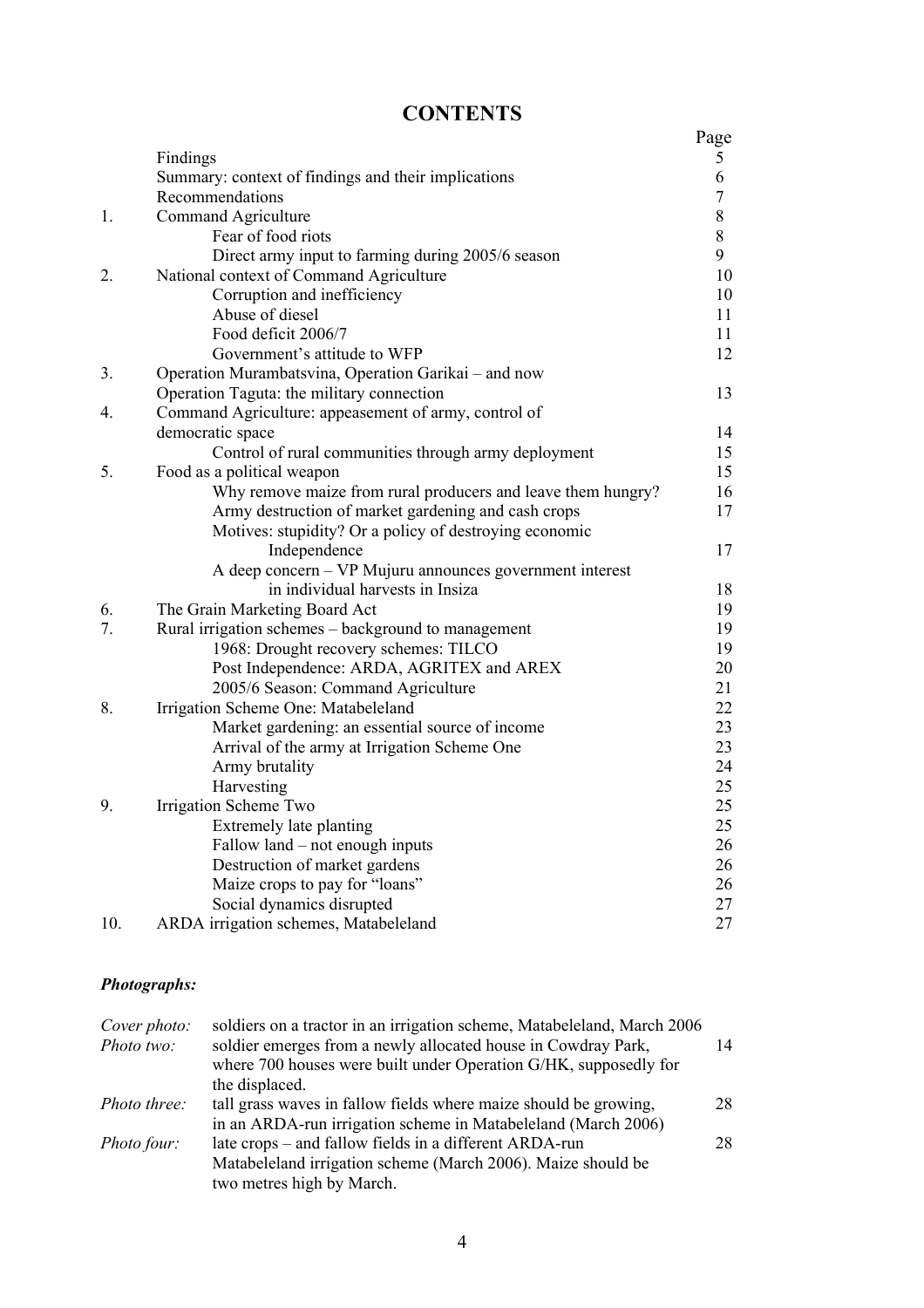## **Findings[3](#page-4-0)**

- The deployment of the army under Command Agriculture has, in Matabeleland, resulted in once well-utilised irrigation schemes becoming under-utilised land.
- Soldiers have been responsible for brutality against civilians.
- Soldiers have wantonly ordered the destruction of established fruit trees to plant maize in irrigation schemes.
- Soldiers in irrigation schemes have wantonly and systematically destroyed lucrative market gardens that were a vital part of the year-round rural economy and diet in the districts in which they grew.
- This destruction has turned plot holders into paupers over night, as vegetable sales are the major source of daily income for them, year round.
- Late farming inputs from the army mean that in schemes where plot holders would have had good harvests by now, if left to manage the planting themselves, maize was planted as late as mid-March and this is going to dramatically reduce yields.
- Insufficient farming inputs from the army mean that large tracts of land have remained fallow this season in irrigation schemes.
- Soldiers who clearly know very little about growing irrigation crops are destroying established crop rotational structures, and in one instance have allegedly destroyed the fertility of fields through totally excessive application of fertiliser.
- Soldiers have taken custody of early maize harvests in one scheme, where inputs were made well before the arrival of the army. Families have been left without enough maize for their own annual consumption.
- This is in violation of the GMB Act, which states that nothing can prevent producers from keeping crops needed for their households' consumption.
- Plot holders have no information about the future intentions of the army, the consumer price they should expect for their "hijacked" maize, when, or if, there will be more inputs and further crops planted.
- Plot holders perceive that they are being treated as indentured labour, with no rights and no claim over the produce they have laboured all summer to produce.
- In Matabeleland, soldiers beating people in the fields and withholding food is reminiscent of the great food curfew of 1984 in the Gukurahundi era. During 1984, 400,000 people were deliberately brought to the brink of starvation by 5 Brigade.
- The presence of soldiers in Matabeleland rural communities has disrupted the social fabric and left people angry and afraid.

<span id="page-4-0"></span><sup>&</sup>lt;sup>3</sup> These findings are based on information of events at 5 irrigation schemes in Matabeleland. See pp 25 ff.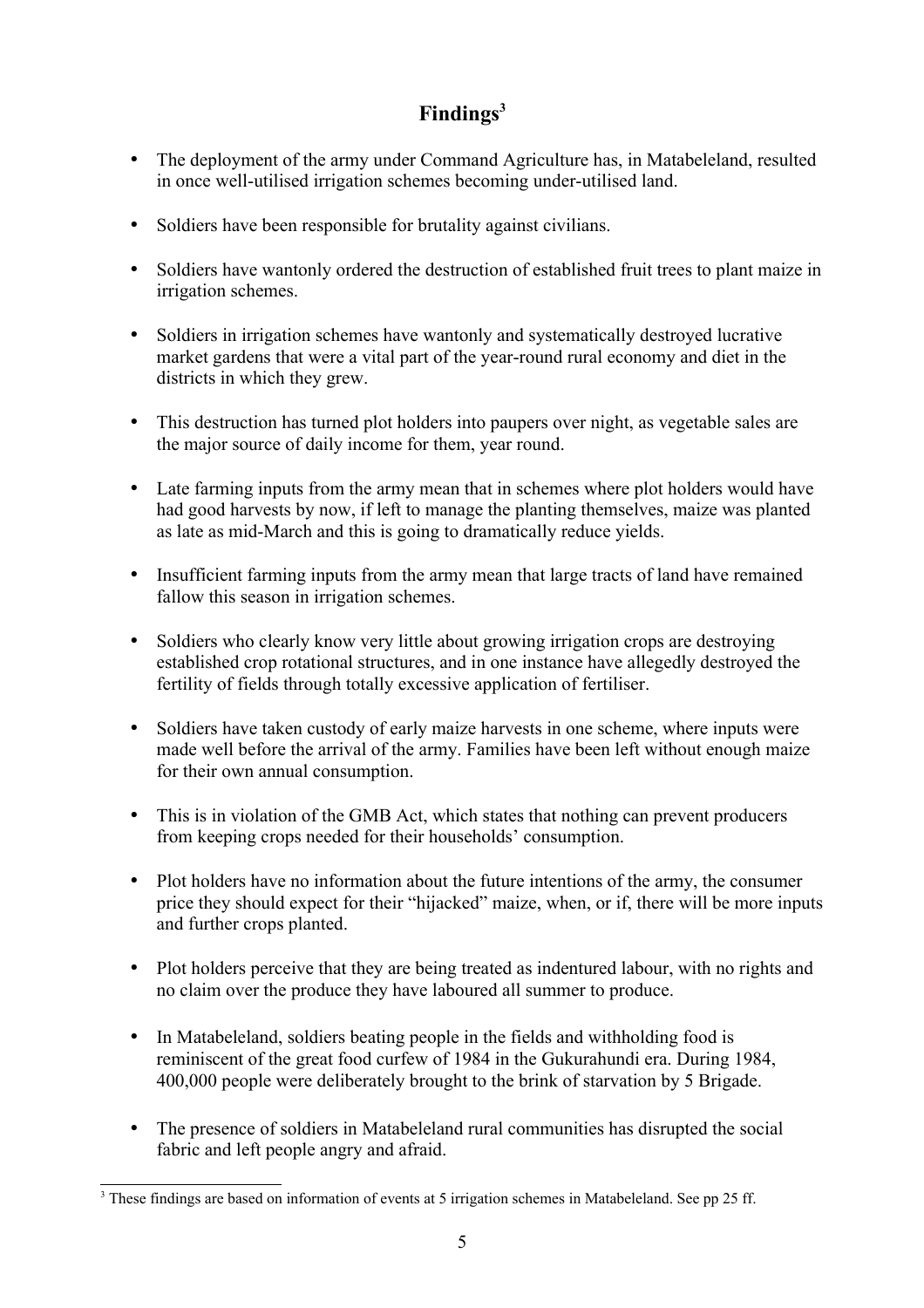## **Summary: Context of Findings and their implications [4](#page-5-0)**

Command agriculture has to be contextualised against a background of the collapse of agriculture since 2000, and of epidemic corruption and inefficiency not only in this sector, but throughout the government policies in Zimbabwe.

Zimbabwe has faced a food deficit for several consecutive years, and the need to regain credibility for the land invasions, as well as fears of food riots, and the desire to be less dependent on international aid for reasons of national pride and sovereignty, all provide partial motives for Command Agriculture.

Zimbabwe is becoming increasingly militarised as a State, and the disastrous "Operation Murambatsvina" and "Operation Garikai" were both undertaken with the collaboration of the army. The army oversaw "Garikai" and soldiers were among the beneficiaries of the few houses built nationwide under the latter scheme, which has become part of the patronage system in Zimbabwe instead of providing housing for the displaced.

The army has been in control of *food distribution* for several years now, via control of Grain Marketing Board sales, the only source of affordable maize in rural areas.

Placing the army increasingly in control of *food production* via "Operation Taguta/Sisuthi" is the next logical step for government in the militarization of the State, and is a furtherance of the patronage of the army.

Giving the army effective control over large aspects of agriculture is keeping soldiers who might otherwise get bored and angry at their poor conditions, active and fed.

Command Agriculture has to be seen in the context of a now-established pattern of political abuse of maize, particularly in rural areas, through abuse of GMB sales. Maize has been consistently withheld from those perceived not to support the government over the last four years.

The pattern of behaviour shown by soldiers at irrigation schemes as summarised in the findings, is in keeping with this established pattern of manipulation of maize. Plot holders now have to beg for the very maize they themselves have laboured to grow, and soldiers have the power to say yes or no.

The destruction of productive market gardens can be viewed as part of the pattern of abuse of communities by government. The destruction of the economic base of these communities is either an act of unbelievable stupidity, or furtherance of a policy aimed at impoverishing rural communities as a means of controlling them.

The usurping of the early irrigation harvests could be an indication of the government intending to ensure that maize ends up in urban rather than rural areas: in urban areas there is a danger of riots if people are hungry, while in rural areas, hunger makes people compliant.

Deploying the army under the guise of Command Agriculture means that army units are now embedded deep in rural areas. This is effectively closing democratic space and will have a

<span id="page-5-0"></span><sup>&</sup>lt;sup>4</sup> The assertions made here are developed in more depth in the main body of the report.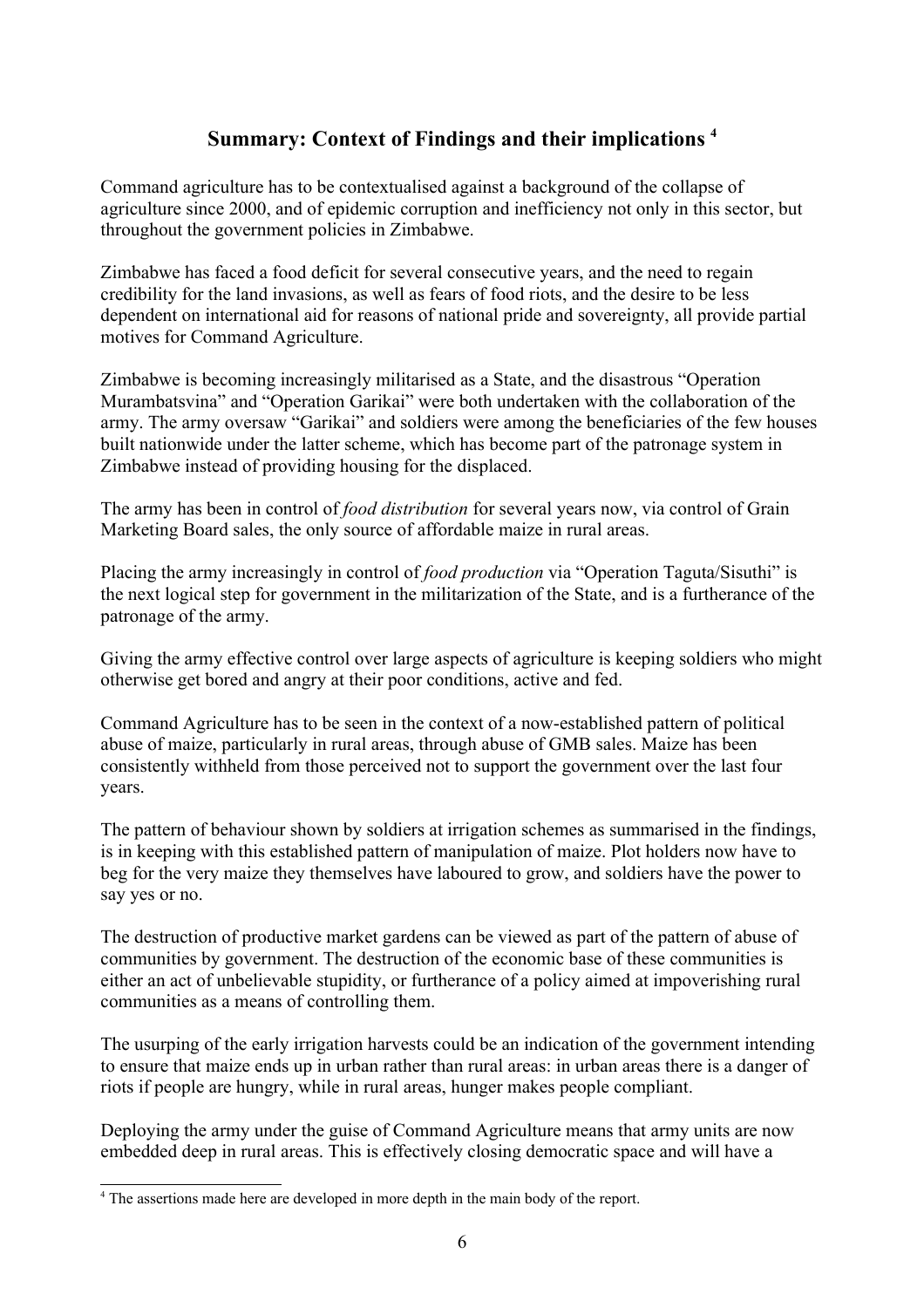repressive impact during Rural District Council Elections due in September. It is likely that the army will stay in place and increase in numbers in rural areas, under the justification of Operation Taguta, from now until parliamentary and/or presidential elections.

#### **Outcome of Command Agriculture**

Command Agriculture has been a failure in the 2005/6 season in relation to improving maize production at rural irrigation schemes in Matabeleland. It has undermined such production, and has had an extremely negative effect on the community at large.

In terms of destroying self-sufficiency in rural populations and creating vulnerability through dependency on government as the only source of food, Command Agriculture is likely to prove a resounding "success".

## **Recommendations**

There is an urgent need for Zimbabwean NGOs and the international community to seek clarification of what the government's intentions are in relation to forced purchase of crops grown by peasant farmers, whether in irrigation schemes or - in view of the remarks recently made in Insiza by the Vice President Joyce Mujuru - in communal fields.<sup>[5](#page-6-0)</sup>

The government must be reminded of the GMB Act and the rights of producers to keep that which they produce in sufficient quantities to sustain their households and livestock for at least twelve months. Government should be pressurised to respect the right of communal farmers to keep all crops they do not want to sell on a willing seller, willing buyer basis, and independent observers should be allowed to ensure this is the case. In some districts where rain is erratic, producers could consider it sensible to keep two years' maize supply on hand, for example.

There should be an inquiry into the wanton destruction of vegetable gardens and the loss of income for plot holders resulting from this. If confirmed, prosecution and compensation should follow.

 It is unacceptable to have armed forces in charge of civilians under any circumstances. The army should be entirely withdrawn immediately from ARDA and AREX irrigation schemes. They have been shown to have used brutality, verbal abuse of plot holders, and to have seized control of crops from producers. In some instances they have imposed fines and interfered with plot ownership with dubious authority.

The army should be charged with committing a crime in terms of violation of the GMB Act, in schemes where they have taken custody of maize grown by irrigation plot holders, or anywhere else, where such deprivation means producers do not have maize for their daily consumption in sufficient quantity to survive at least twelve calendar months.

There is a need for other independent observers around Zimbabwe to analyse what is happening in rural areas in relation to Command Agriculture, in order to monitor the degree of abuse of crop production.

<span id="page-6-0"></span><sup>&</sup>lt;sup>5</sup> See this report page 18.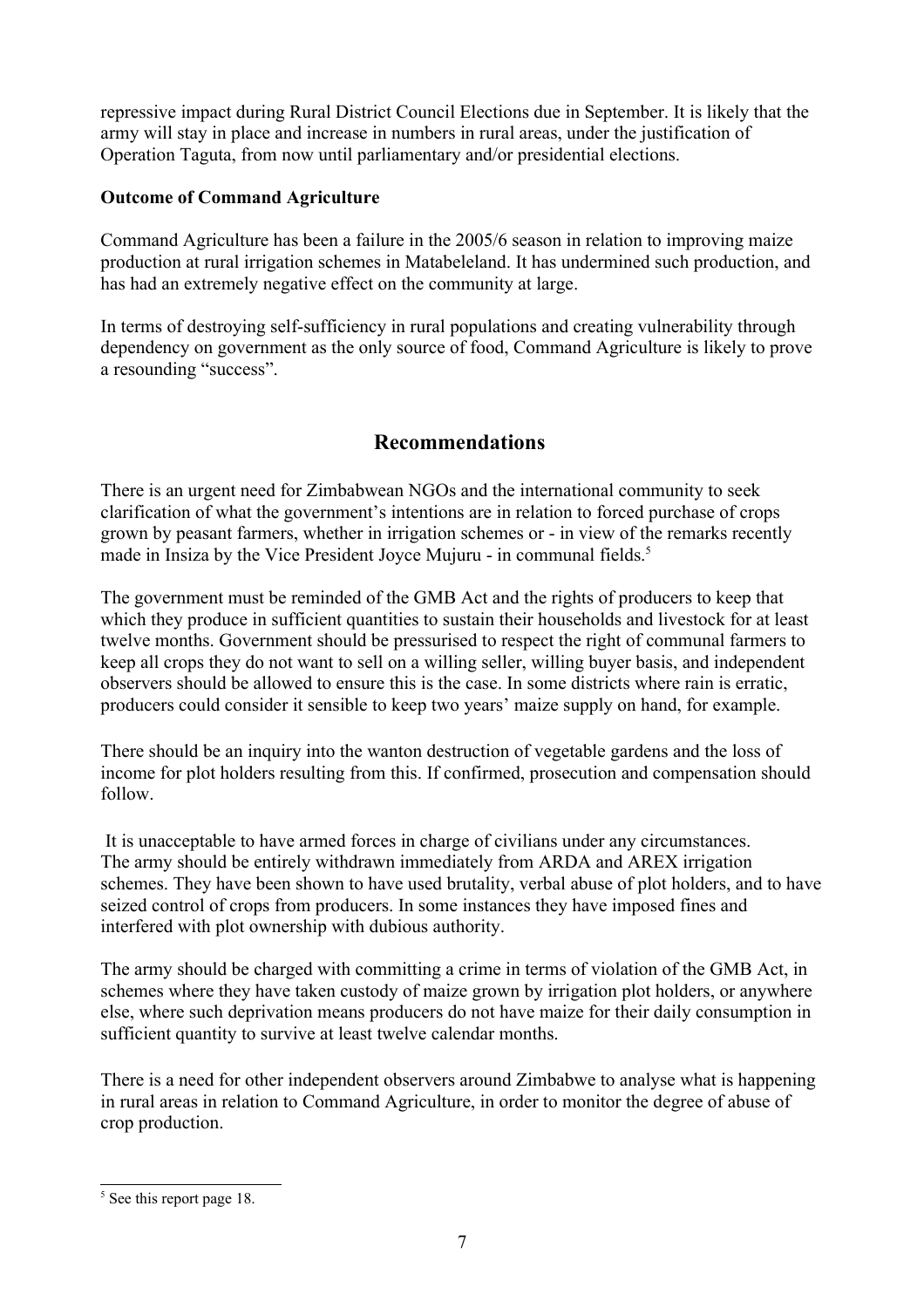### **1. Command Agriculture**

In November 2005, the Zimbabwe government began implementation of "Operation Taguta/ Sisuthi (OT/S)"[6](#page-7-0) , or "Operation Eat Well". This Command Agriculture programme was first publicly referred to by Central Bank Governor, Gideon Gono, in May 2005. It is aimed at placing the vital process of food production under the partial control of the Zimbabwe Defence Forces. Referred to by some commentators as "Stalinist" in inspiration, and by others as "Maoist", it has involved the deployment of army units on arable, purportedly under utilised land around the country, to try and increase maize production in Zimbabwe.<sup>[7](#page-7-1)</sup> Operation Eat Well is headed by Agricultural Minister Joseph Made and Defence Minister Sydney Sekeramayi, and was apparently conceived by the Joint Operations Command (JOC), consisting of the army, police, prisons, and the intelligence service. The scheme involves the cooperation of the parastatal Agricultural and Rural Development Authorities (ARDA), and the government department Agricultural Research and Extension Services (AREX), who together with the army, were supposed to identify farms around the country suitable for OT/S, focusing mainly on under utilised land<sup>[8](#page-7-2)</sup>

"Command Agriculture seeks to optimise output by requiring a minimum input for food or export crops, and is central to agriculture as well as general economic recovery", Gono announced when first promoting OT/S.<sup>[9](#page-7-3)</sup>

The government's Command Agriculture model intended to place 1, 500,000 hectares under maize production in the 2005/6 season and to produce  $2,250,000$  tonnes of maize.<sup>[10](#page-7-4)</sup> It furthermore intended to produce 90,000 tonnes of tobacco, 49,500 tonnes of maize seed, 210,000 tonnes of cotton, 750,000 tonnes of horticultural crops.

The Command Agriculture OT/S programme had a projected budget requirement of Z\$ 15 trillion, but in November the parliamentary portfolio committee on lands, land reform and resettlement, reported that government had failed to raise this money.<sup>[11](#page-7-5)</sup> The Command Agriculture programme was referred to in this same parliamentary committee report as "noble on paper, [but] a stillbirth". [12](#page-7-6)

#### **Fear of food riots**

In January 2006, Gono says that Command Agriculture was implemented out of a fear of food riots. He quotes General Chiwenga, Commander of the Defence Forces, as having said to him:

<span id="page-7-0"></span><sup>6</sup> This Operation has been variably referred to as "Maguta" – meaning "I am full" and "Taguta"- meaning "We are full" in ChiShona; and "Sisuthi" – "we are full" in SiNdebele. In English, the phrase "eat well" is used. This report uses the abbreviation OT/S to indicate the Operation. The Operation was referred to by Mugabe in January as "Operation Security/ Maguta/ Inala": "inala" means "bumper harvest" in SiNdebele.

<span id="page-7-1"></span><sup>7</sup> *Zimbabwe Independent*, November 18-24 2005: "Army launches Operation Taguta" - this article refers to the scheme as "bearing the hallmarks of Stalinist agricultural planning"; *BBC News*, 16 December 2005, which refers to the operation as Maoist. In fact, as this report shows, where rural irrigation schemes are concerned, the army has taken fully utilised land and under utilised it this season: in once instance at least, they have destroyed the fertility of the soil by poor farming practice.

<span id="page-7-2"></span><sup>8</sup> *Zimbabwe Independent,* "Army launches Operation Taguta", op cit.

<span id="page-7-3"></span><sup>9</sup> Cited in *Zimbabwe Independent,* ibid, which refers to this statement as being made in May 2005.

<span id="page-7-4"></span><sup>&</sup>lt;sup>10</sup> Zimbabwe Independent, November 18-24 2005: "60% govt agric funds disappear".

<span id="page-7-5"></span><sup>&</sup>lt;sup>11</sup> *Zimbabwe Independent,* "Army launches Operation Taguta", op cit.

<span id="page-7-6"></span> $12$  ibid.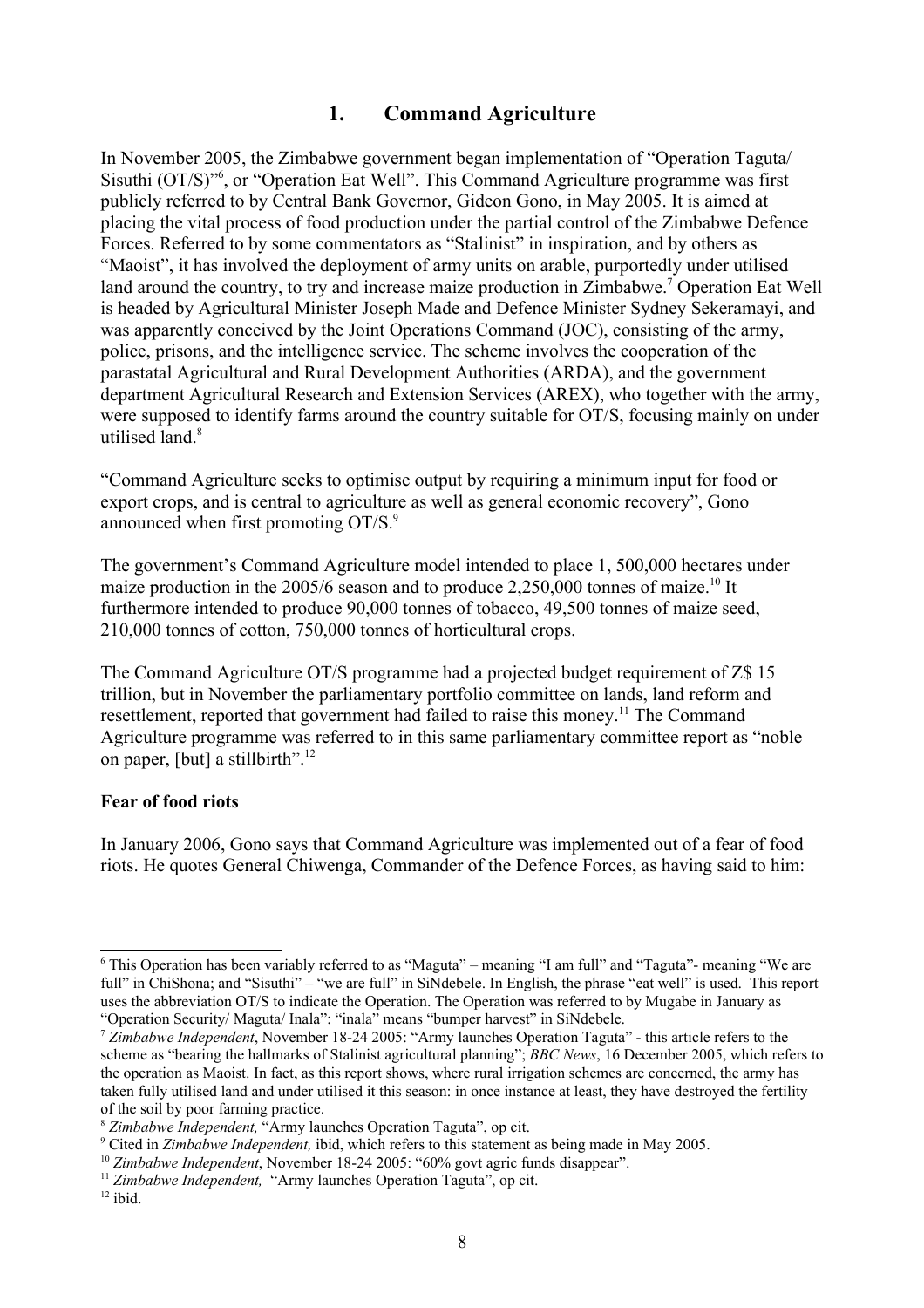"A hungry man is an angry man… Make sure agriculture is revived and make food available so we (soldiers) will not be forced to turn our guns on hungry Zimbabweans."[13](#page-8-0)

#### D**irect army input to farming during 2005/6 season**

#### *i. Seizure of farming equipment: Acquisition of Farm Equipment and Material Act (2004)*

Since November 2005, part of the strategy of Command Agriculture has been to intensify seizures of farming equipment from commercial farms across the country. According to press reports at the end of 2005, "armed police, army personnel, prisons officials and war veterans uplifted billions of dollars worth of equipment from Masvingo, Chiredzi and Mwenezi."[14](#page-8-1) The seizure of equipment was not done in accordance with the law, as no inventories were made for compensation purposes. The Act stipulates that government is supposed to prove that equipment is lying idle, before making an inventory. Notice of intention to acquire is required and farmers have the right of appeal. However, equipment was seized without prior warning, and was allegedly in use at the time of seizure.

#### *ii. Tilling the fields in commercial farmland*

It has not been possible to find much evidence of large-scale commercial farms under control of the OT/S scheme. There has been little attention paid to OT/S by the media, including the State media, since the fanfare announcing its implementation at the end of 2005. The authors were informed that in Mashonaland West and Central, the heart of the nation's productive farmland, there are 300 hectares of previously commercial farmland at Hunyani Farm and surrounds directly planted under OT/S. This hectarage was only planted in January, two months after the optimum period for germination and harvest. [15](#page-8-2) In Matabeleland, the authors know of one commercial farming irrigation scheme that had been unproductive since farm invasions three years ago. The commercial farmer and the army have entered into a *quid pro quo*: the soldiers have cleared the scheme of settlers, and the farmer, using his inputs, has in exchange grown a bumper crop for the soldiers.

At the end of 2005, Kondozi Farm in Odzi was taken over by the army.<sup>[16](#page-8-3)</sup> Once a flourishing state-of-the-art flower and vegetable export farm, after the farm was seized in 2004, it fell into "dereliction and neglect" under the control of ARDA. The military has now planted maize in fields that once generated US\$ millions every year in flower production.

The most recent country update on Zimbabwe produced by the Famine Early Warning System Network (FEWSNET) refers to "common" labour shortages among resettled farmers hampering weeding, so it appears that army labour was not readily available with regard to all resettled farms.<sup>[17](#page-8-4)</sup>

#### *iii. Tilling the fields for out-growers*

The army is also reported by the media to have entered into an arrangement with out-growers along the main road between Harare and Mutare, whereby the army will utilise their land and

<span id="page-8-0"></span><sup>&</sup>lt;sup>13</sup> Zimbabwe Independent, January 27, 2006: "Army fears food riots".

<span id="page-8-1"></span><sup>&</sup>lt;sup>14</sup> Zimbabwe Independent, January 13, 2006: "Farming for the military".

<span id="page-8-2"></span><sup>&</sup>lt;sup>15</sup> Personal interviews, also *Zimbabwe Independent*, January 13, 2006: "Farming for the military".

<span id="page-8-3"></span><sup>&</sup>lt;sup>16</sup> *Zimbabwe Independent, February 3, 2006:* "Army takes over Kondozi", for all information in this paragraph.

<span id="page-8-4"></span><sup>&</sup>lt;sup>17</sup> FEWSNET: Zimbabwe: Food security update February 2006.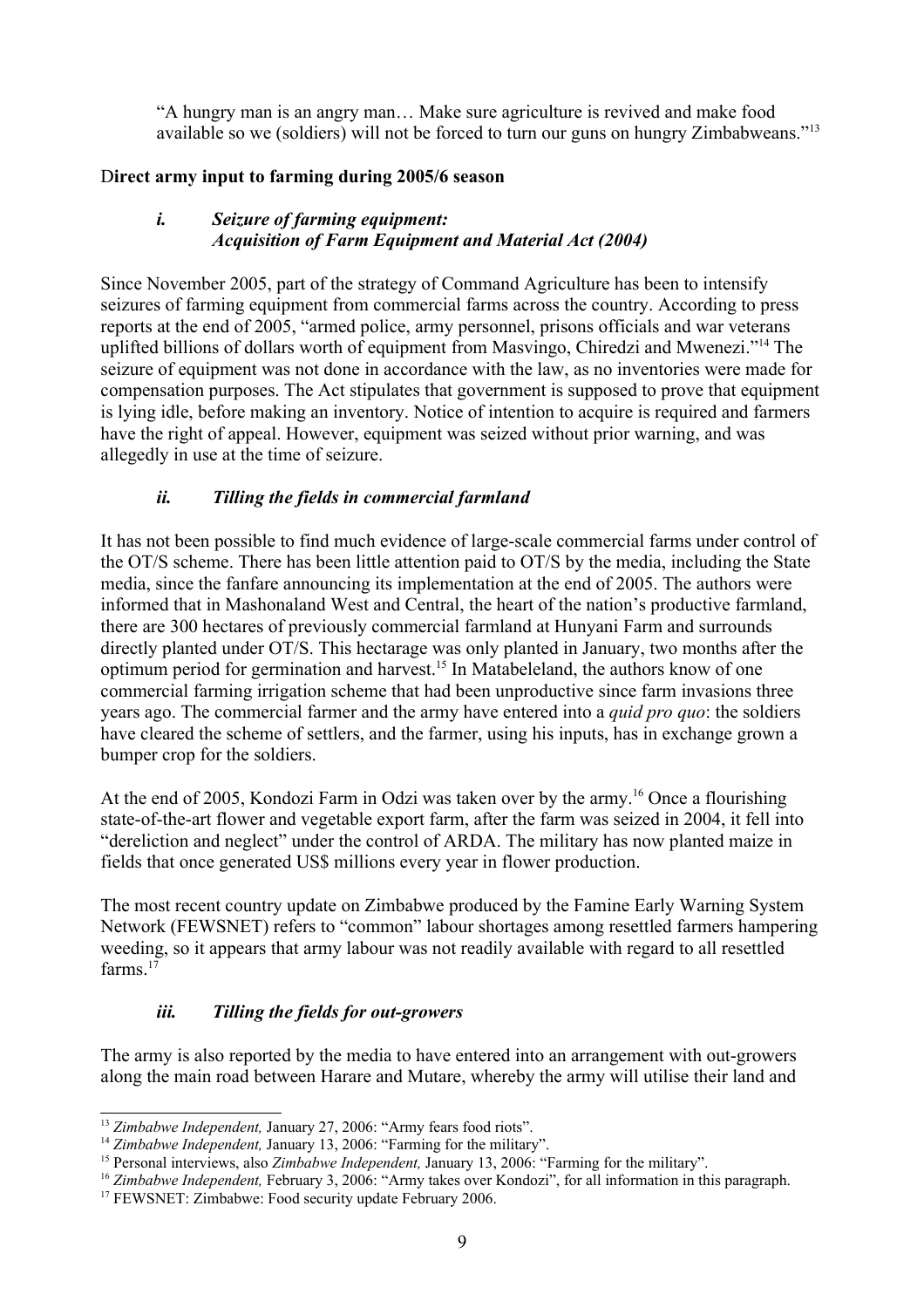give the owners one third of the sorghum produced.<sup>[18](#page-9-0)</sup> Agricultural experts approached to comment on this, said that these out-growers used to grow extremely lucrative cash crops such as mange tout, for export via Kondozi. The collapse of Kondozi has had a devastating knock on effect for them. Growing sorghum is a huge step down financially from previous outputs.

#### *iv. ARDA and AREX -run communal irrigation schemes*

In communal living areas, OT/S has in the Matabeleland provinces at least, commandeered irrigation schemes that were previously run by communities under the guidance of ARDA and AREX. Information in this report centres on Matabeleland, as that is where the authors have first hand information of these irrigation schemes. However, general inquiries with observers around the country indicate that ARDA and AREX schemes nationwide are now under army supervision. They also indicate that generally inputs by the army have been extremely late, and harvests are expected to be correspondingly poor.

Vice President Mujuru was pictured in *The Chronicle* on 24 March at Balu ARDA Estate in Umguza, Matabeleland North. Here, 158 hectares are under maize under OT/S. Command Agriculture is hailed as a big success, and is expected to yield 3,600 tonnes in Matabeleland North Province, inclusive of Balu and other estates.<sup>[19](#page-9-1)</sup>

*As this report will illustrate, the arrival of the army at some of these communal irrigation schemes has been extremely negative, and far from enhancing production, evidence suggests that army interference has reduced – in some instances almost entirely halted – production, as well as seriously disrupting community functioning and undermining the rights to food and income of the plot holders.*

## **2. National Context of Command Agriculture**

#### **Corruption and inefficiency**

The failure of the government and resettled farmers to produce adequate maize in the last few years has been a humiliating indictment of the land reform programme. Below average rains provided a partial excuse during the last two seasons, but there have been excellent rains in 2005/6. Apart from the obvious need to feed the nation, there has been a clear propaganda need for Zimbabwe to grow enough maize to be self sufficient in 2006/7. It is against this background that Command Agriculture has been conceived and implemented. Rather than allowing commercial farmers to revive the sector, for example, it has been of key propaganda importance that the army should rather do this. $20$ 

It was clear by November that OT/S began – and has continued - against the background of massive corruption and inefficiency in the agricultural sector, with the nation under prepared to

<span id="page-9-0"></span><sup>&</sup>lt;sup>18</sup> *Zimbabwe Independent*, February 3, 2006, ibid. An out-grower is a small-scale farmer who is subcontracted by a large scale farmer to produce a portion of his crop.

<span id="page-9-1"></span><sup>&</sup>lt;sup>19</sup> ie Command Agriculture's Mat North output will be 0,5% of the national expected output of 700,000 tonnes – or 0,15% of government's projection of 2,25 million tonnes.

<span id="page-9-2"></span> $20$  There has been a battle raging between the technocrats in government (Gono) and the propagandists. Towards the end of last year, some government officials invited white commercial farmers to go back to their farms ahead of the rains, then Minister Didymus Mutasa, saying there was no reversing land resettlement. Gono is on record saying it is necessary to maintain the few remaining large scale commercial farmers on the land as one measure to prevent the total collapse of the economy: there were assurances that no more farms would be seized out of the approx 400 still in production – and then there were more farm invasions, and extensive seizing of equipment.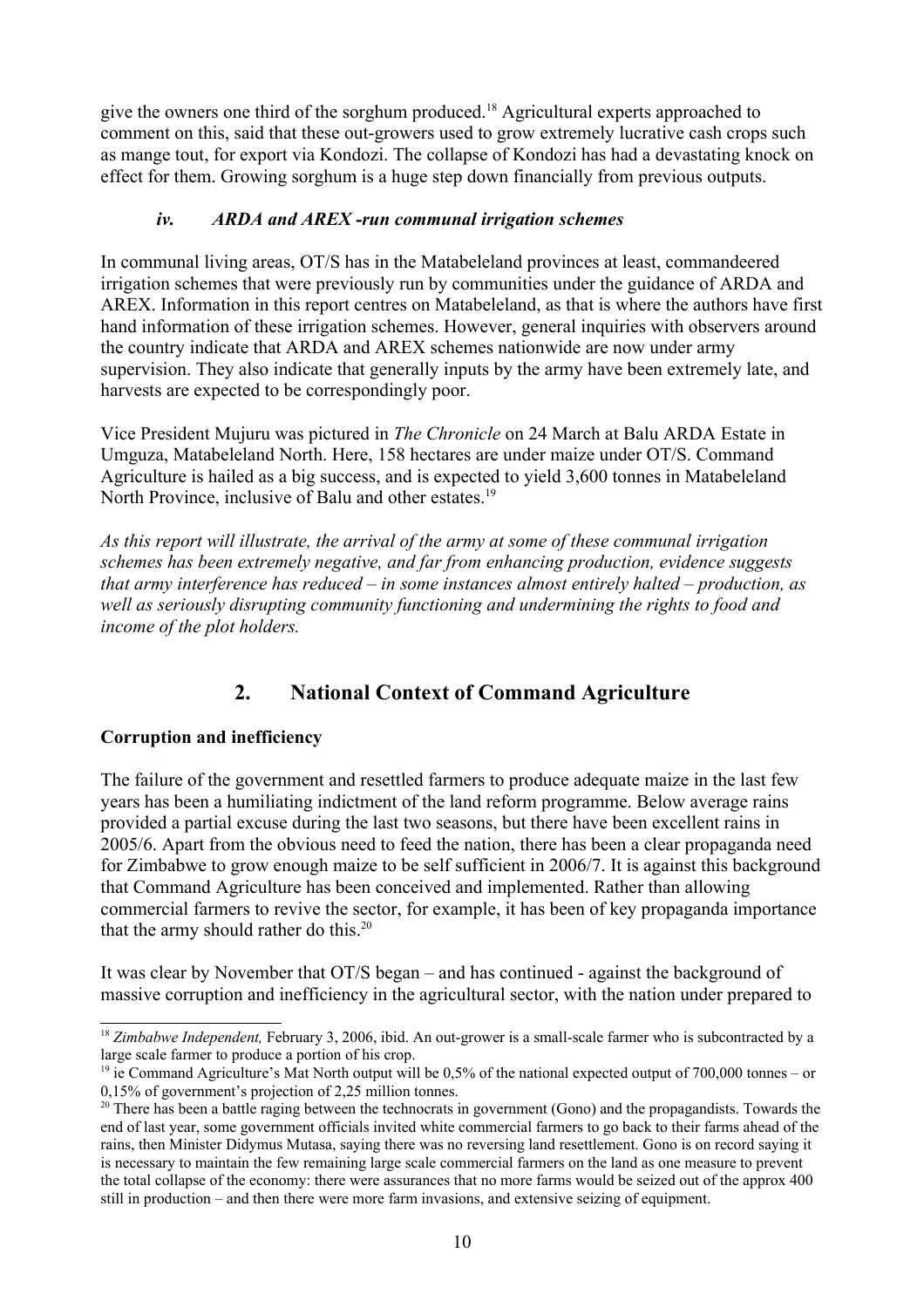meet the 2005/6 growing season. There have been several substantial reports written and much media discussion on the illegalities and chaos of the resettlement programme in general: the issues will not be reproduced here. Suffice it to say that government itself has conducted several land audits in recent years, and has concluded that the process has been fraught with irregularities including "rampant vandalism of infrastructure and equipment", dramatic under utilisation of land, and multiple farm ownership.<sup>[21](#page-10-0)</sup>

A November report produced by *the parliamentary portfolio committee on lands, land reform and resettlement*, drew attention to the fact that during the previous growing season, 60% of agricultural funds allocated by government disappeared before they ever reached the farmers. Out of an allocation of Z\$ 118 billion for farming inputs, about Z\$70,8 billion could not be accounted for.<sup>[22](#page-10-1)</sup> The 2005/6 growing season was also undermined before it began by a lack of money and suitable loans for farmers, and poor government planning. There was inadequate seed, fertiliser and diesel to ensure sufficient crops were planted nationwide in all agricultural sectors.

In January 2006, Gono stepped up pressure on resettled farmers who were loaned more than Z\$ 5,6 trillion by the Reserve Bank of Zimbabwe during the last agricultural season, and who had so far repaid only Z\$ 250 billion, or 5% of what is due. He commented on "people who choose to make a career out of moving from one farm to another each year vandalising all of them in the process". <sup>[23](#page-10-2)</sup>

#### **Abuse of diesel**

In February, Gono revealed in his 2005 Fourth Quarter Monetary Policy Review Statement that there had been massive abuse of heavily subsidised diesel supplies, intended for agricultural use. A probe was instigated and senior government and secret service officials were implicated in having fraudulently claimed huge amounts of diesel, supposedly for agriculture, but then selling it on the black market. [24](#page-10-3)

#### **Food deficit 2006/7**

Zimbabwe is being classified by the Famine Early Warning System Network (FEWSNET) as an emergency in terms of likely food shortages in the 2006/7 year.<sup>[25](#page-10-4)</sup> It is apparent at the time of writing this report at the end of March that farming outputs are once more disappointing in Zimbabwe, particularly in view of the extremely good rainy season: parts of the country have seen the best rains in twenty years. Reduced outputs are attributed to critical shortages of fuel and fertilisers, leaching of nutrients in soil, particularly in sandy areas, and lack of labour to do timely weeding. $26$ 

It is estimated that incorporating both commercial and communal yields, the maize harvest will reach around  $700,000$  tonnes this year,<sup>[27](#page-10-6)</sup> or  $30\%$  of what Command Agriculture intended to

<span id="page-10-0"></span><sup>&</sup>lt;sup>21</sup> Zimbabwe Independent, December 23, 2006: "We blundered on land, admit ZANU PF".

<span id="page-10-1"></span><sup>&</sup>lt;sup>22</sup> Zimbabwe Independent, "60% govt agric funds disappear", op cit.

<span id="page-10-2"></span><sup>&</sup>lt;sup>23</sup> Zimbabwe Independent, January 27, 2006: "Government pressures farm beneficiaries".

<span id="page-10-3"></span><sup>&</sup>lt;sup>24</sup> *The Standard,* 12 February 2006: "Top chefs exposed – 66 000 litres diesel for former CIO boss".

<span id="page-10-4"></span><sup>&</sup>lt;sup>25</sup> FEWSNET, op cit

<span id="page-10-5"></span> $26$  Ibid

<span id="page-10-6"></span><sup>&</sup>lt;sup>27</sup> FEWSNET: ibid. Although communal farmers planted plenty of maize nationwide, yields are predicted to be patchy by FEWSNET as sandy soils, which are common in communal farming areas, are likely to produce "poor to no yields in the current season". However, all rural areas also have some decent soils and some communal area harvests will be good.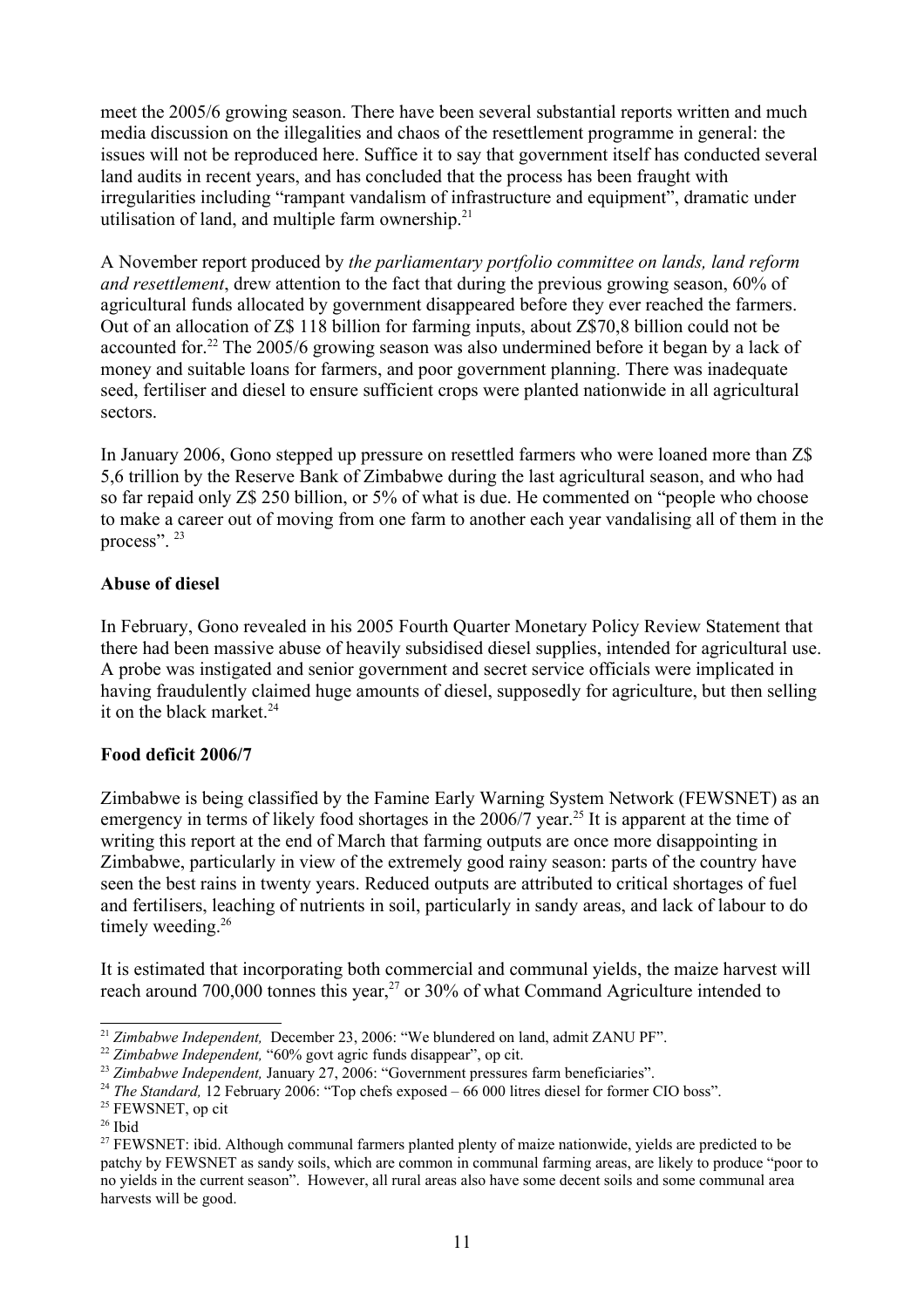produce.<sup>[28](#page-11-0)</sup> Although this is better than last year's harvest of 550,000 tonnes, it will leave a shortfall of around a million tonnes of maize, taking into account 1,400,000 tonnes needed for human consumption, with an additional 200 to 300,000 tonnes for animal feed and industry.<sup>[29](#page-11-1)</sup> Zimbabwe will once more be a net importer of maize.

#### **Government's attitude to WFP**

#### *"Government will not surrender control to sinister interests which seek surreptitiously to advance themselves under cover of humanitarian involvement."* [R.G Mugabe] [30](#page-11-2)

By January 2006, 52% of rural Zimbabweans were relying on World Food Programme (WFP) as the only reliable source of maize.<sup>[31](#page-11-3)</sup> Command Agriculture has been carried out in the context of huge maize deficits from the previous two growing seasons, and of government having had to swallow its pride and capitulate to international assistance in order to stave off starvation of its people. The government has viewed as a humiliation to be avoided, appealing for food from the very countries that it most hates, namely Britain and the USA, the major donors to WFP. Rather than appeal for food aid on a massive scale, government last year spent US\$ 135 million importing maize, money it could ill afford.[32](#page-11-4)

The historical reluctance of the Zimbabwean government to appeal for donor aid is underscored by the fact that it took until November last year to sign an appeal for aid. This appeal for US\$277 million in humanitarian assistance, of which US\$ 111 million is for food aid, drew public attention in March 2006.[33](#page-11-5)

Government's hostile attitude to international donors heightened in the wake of Operation Murambatsvina (OM)<sup>[34](#page-11-6)</sup>, and the United Nations report on OM released in July.<sup>[35](#page-11-7)</sup> The report recommended both prosecution of government officials responsible for OM, and payment of compensation to those affected. Those responsible for OM appear to include Joint Operations Commanders (JOC) of the Central Intelligence Organisation (CIO), police and army, although government has predictably taken no steps to clarify this or to prosecute. [36](#page-11-8)

To the extent that JOC was behind the conception of the demolitions, it is they who stand condemned, not only by the Tibaijuka report, but by the assessment of UN Special representative Jan Egeland, who visited in November 2005. Egeland referred to Zimbabwe as being in a state of meltdown, with the suffering caused by OM now part of a much bigger

<span id="page-11-2"></span><sup>30</sup> Speech on the third opening of the fifth parliament of Zimbabwe, July 2002.

<span id="page-11-3"></span><sup>31</sup> FEWSNET, op cit.

<span id="page-11-0"></span><sup>&</sup>lt;sup>28</sup> In November, cereals were predicted by government at 2,250,000 tonnes, and in January 2006, Mugabe optimistically told parliament that OT/S would produce 1,800,000 tonnes this season: *Zimbabwe Independent*, January 13, 2006.

<span id="page-11-1"></span><sup>&</sup>lt;sup>29</sup> This report is mainly concerned with food security, but it is of general economic significance to note that the biggest foreign exchange generating crop, tobacco, will this year fall to 20% of its 1999 production levels: the 2005/6 crop is likely to be around 55 million tonnes in total, down from 250 million tonnes in 1999: *Cape Argus,* 22 March 2006: "Zimbabwe tobacco yield estimate stubbed out". This has food security implications, as it will accelerate the collapse of the economy, fuel inflation and impact on Zimbabwe's poorest.

<span id="page-11-4"></span><sup>&</sup>lt;sup>32</sup> *The Chronicle*, 1 March 2006: "Grain imports gobble US\$135 million". Speech by Gideon Gono.

<span id="page-11-5"></span><sup>&</sup>lt;sup>33</sup> Zimbabwe Independent, March 24-30, 2006: "Government swallows pride, appeals for aid".

<span id="page-11-6"></span><sup>&</sup>lt;sup>34</sup>See *Solidarity Peace Trust*, October 2005: "Crime of Poverty", section "Starving with dignity" for details.

<span id="page-11-7"></span><sup>35</sup> *Report of the fact-finding mission to Zimbabwe to assess the scope and impact of Operation Murambatsvina",*

prepared by Mrs Anna Tibaijuka in her capacity as the United Nations Special Envoy on Human Settlements Issues in Zimbabwe, released 22 July 2005.

<span id="page-11-8"></span><sup>&</sup>lt;sup>36</sup> *New African* magazine, quoted in the government-owned press in 2005 put forward the theory that OM was conducted on CIO instruction as a swift pre-emptive strike against a popular uprising.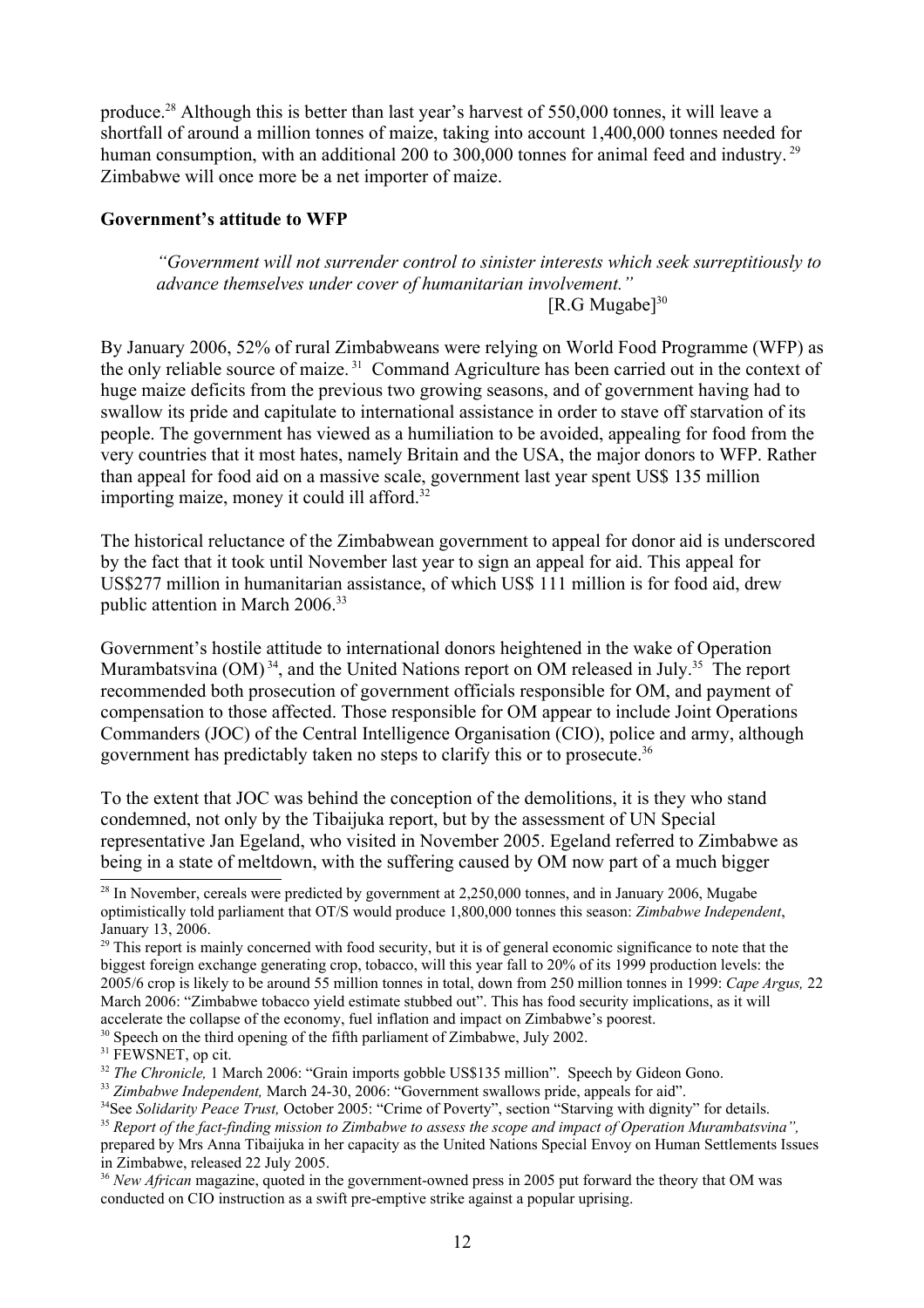humanitarian crisis, encompassing complete economic collapse and food shortages.<sup>[37](#page-12-0)</sup> In the wake of this visit, the Zimbabwe government condemned the UN and its envoys as being "liars" and hypocrites". Mugabe stated that apart from the Secretary General, any more visits by UN representatives would be prevented.<sup>[38](#page-12-1)</sup> By so doing, they have once more acted to protect JOC and whoever else ordered and logistically supported the demolitions.<sup>[39](#page-12-2)</sup>

The extremely damaging impact of OM on Zimbabwe's reputation, including in the African Union, and the criticism emanating from this, could have been an added incentive for government to implement OT/S with the aim of being able to throw out, or at least reduce the presence of, WFP in the 2006/7 season.

## **3. Operation Murambatsvina, Operation Garikai – and now Operation Taguta: the military connection**

The Zimbabwe government has developed a liking for terming all its large-scale policies in language more associated with the military. It is the military that undertakes "Operations", not municipalities and farmers. However, this is no coincidence – the army, police and CIO have been intimately involved in all these "Operations". As mentioned in the previous section, the Tibaijuka report held the Zimbabwe government responsible for "Operation Murambatsvina", and there have been strong indications that the CIO, army and police commanders conceived and/or backed the demolitions. It is impossible in a highly militarised nation such as Zimbabwe, that such a scheme could be enforced without the backing of JOC.

"Operation Garikai/Hlalane Kuhle" – "Operation Live Well" - was similarly placed under military command. Senior army commanders have been in charge of the building of houses across all provinces. Furthermore, in spite of the fact that OG/HK was declared to be for the benefit of those displaced during OM, observations by the authors and press articles indicate that the overwhelming beneficiaries of OG/HK have been the uniformed forces, including the army.<sup>[40](#page-12-3)</sup> Any observer driving past the 700 houses constructed in Cowdray Park in Bulawayo as part of OG/HK, could mistake the suburb for a military barracks, soldiers appear to be occupying so many of the houses.

<span id="page-12-0"></span><sup>37</sup> *Zimbabwe Independent,* December 9, 2005: "Egeland endorses Tibaijuka report – it was not just a crisis, but a 'meltdown' – envoy".

<span id="page-12-1"></span><sup>&</sup>lt;sup>38</sup> *The Chronicle*, 10 December 2005: "Govt to rethink on UN envoys". The stand off between the UN and the Zimbabwe government in relation to housing and UN support around this will be dealt with in a forthcoming report by *Solidarity Peace Trust,* dealing more specifically with "Operation Garikai/Hlalani Kuhle".

<span id="page-12-2"></span> $39$  The months between July and October 2005 saw the government stubbornly refusing to agree to any international appeal for assistance. A formal agreement for food aid, and some assistance with housing, was eventually entered into between government and UN agencies, in November 2005, shortly before the visit of UN envoy Jan Egeland. The aftermath of OM and Operation Garikai/ Hlalani Kuhle will be dealt with in a report by the current authors, to be released in June 2006.

<span id="page-12-3"></span><sup>40</sup> *The Standard,* 5 February 2006: "Chefs grab 'Garikai' houses"; *Chronicle,* 3 March 2006: "Housing scandal"; *Sunday News,* 5 March 2006: "Residents fume over allocation of houses"; Apart from the army, senior government officials and their extended families have been allocated houses.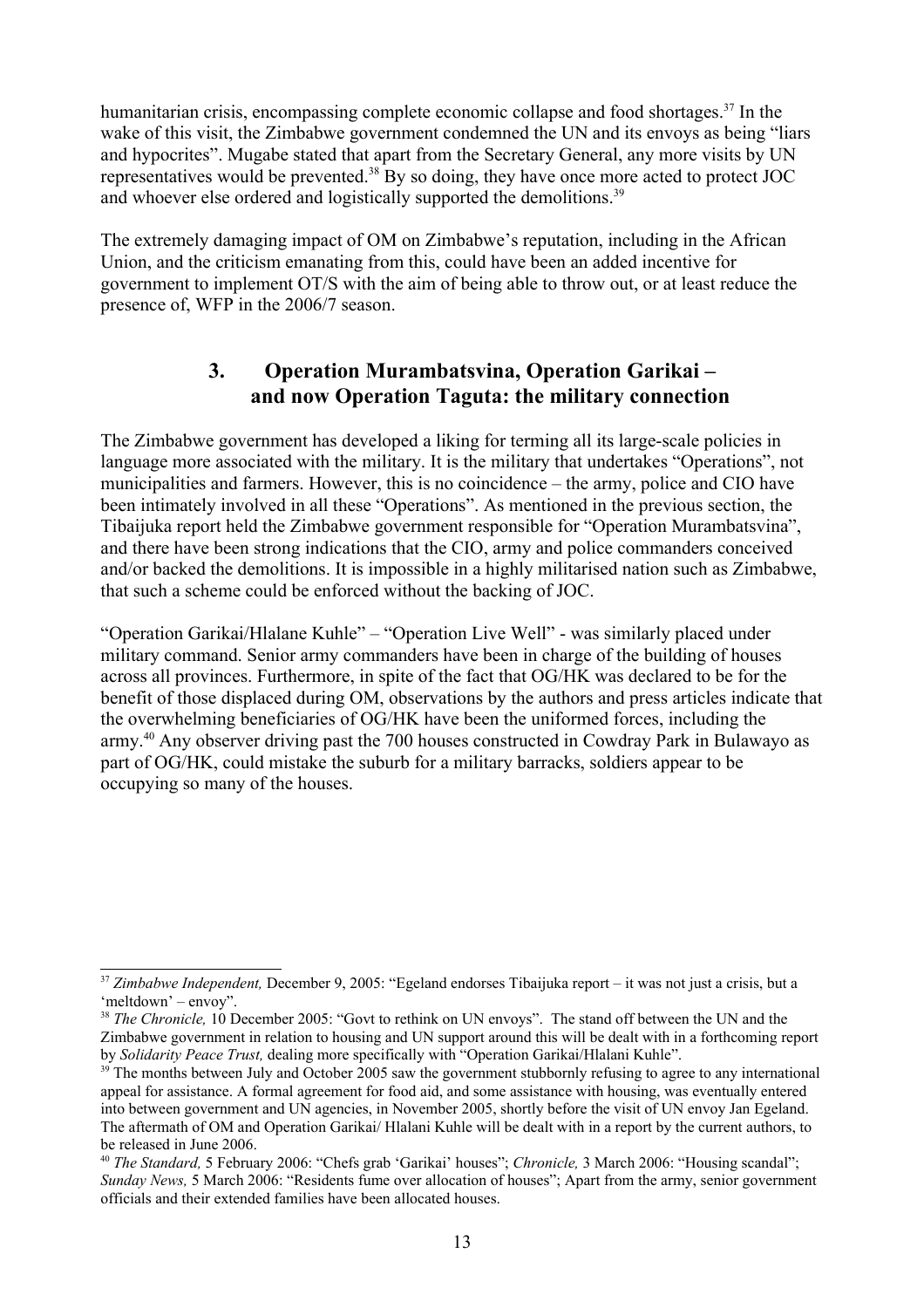

*Photo two*: soldier emerges from a newly allocated house in Cowdray Park, where 700 houses were built under Operation Garikai / Hlalani Kuhle, supposedly for the displaced.

## **4. Command Agriculture: appeasement of army, control of democratic space**

#### **Appeasement of the uniformed forces**

From the time the scheme was mooted, experienced farmers pointed out that you cannot place soldiers in charge of crop production and expect much in terms of results. The under-utilisation of commercial farmland in the last five years has been a direct result of giving arable land to those who have neither the expertise nor the inputs to produce commercial crops – among them, army commanders. [41](#page-13-0)

However, during 2005/6, media reports have indicated growing dissatisfaction in the ranks of the army, the laying off of thousands of soldiers, and the partial closing of army barracks, as government battles to provide food and sufficient pay for its uniformed forces. [42](#page-13-1) As recently as 26 March, there have been indications of soldiers sabotaging army equipment out of disgruntlement with their conditions.<sup>[43](#page-13-2)</sup> There is an obvious need for the government to retain the

<span id="page-13-0"></span> $41$  BBC, December 16, 2005, op cit.

<span id="page-13-1"></span><sup>42</sup> BBC World Service news bulletin, 6 am, 6 October 2005; *Zimbabwe Independent,* January 13, 2006: "Soldiers quit army".

<span id="page-13-2"></span><sup>43</sup> *The Standard,* March 26 – April 1, 2006: "Sabotage probe at army barracks".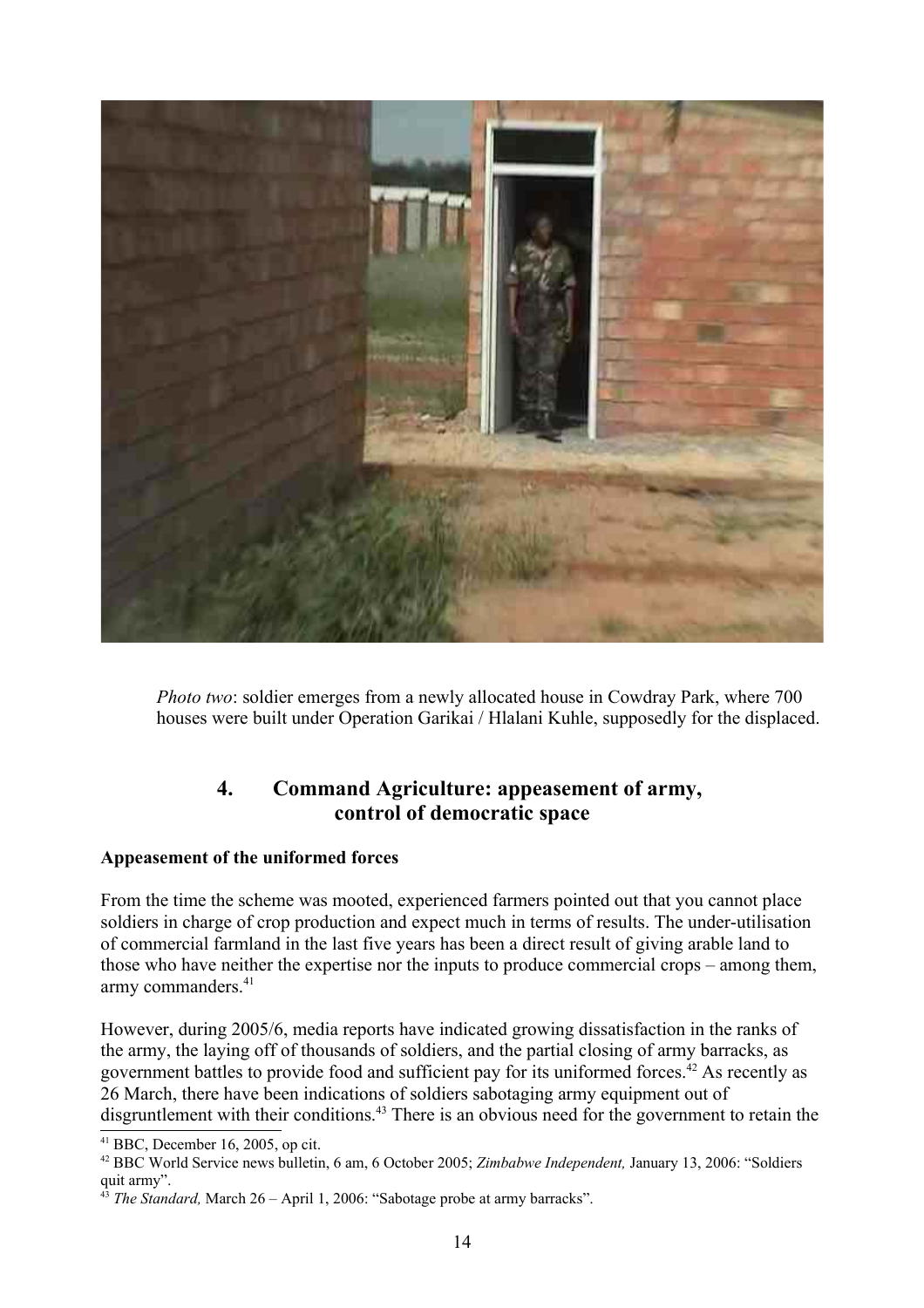loyalty of its armed forces in an economy that has collapsed, and in the face of growing political instability.

The previous section has already raised the fact that OG/HK has benefited a disproportionate number of the uniformed forces. It is possible that involving the army and other uniformed forces in Command Agriculture is also partially an act of appeasement: it has given some forces the benefits of "acquiring" farming equipment, and has placed soldiers on the site where food is being produced, opening the door to them helping themselves.<sup>[44](#page-14-0)</sup> It has provided occupation for soldiers who otherwise might have little to do except become hungry and angry.

#### **Control of rural communities through army deployment**

Most ominously, Command Agriculture has provided a reason to place army units throughout the nation, including deep into rural areas, where they are a repressive presence, capable of playing the role of government informers and controllers of rural populations. As the next section of this report will illustrate, soldiers have assaulted civilians, extorted money from them in the guise of "fines" for not farming well enough, and have generally interfered with long established community practice to the detriment and repression of plot holders.

In a previous report by Solidarity Peace Trust (SPT), the motives for OM are discussed: one clear motive repeatedly given by government during the early phases was that people must "go back where they came from".<sup>[45](#page-14-1)</sup> There was a clear desire to displace people to rural areas where they are easier to control.<sup>[46](#page-14-2)</sup> It was also predicted in this same SPT report, that displacing people to rural areas would be followed up by the intensification of repression and the closure of democratic space in rural areas.

The army has for the last four years played a controlling role in the *distribution of food* throughout Zimbabwe, via the parastatal Grain Marketing Board (GMB), which is headed by a retired army commander, and staffed with other army officials, as well as relying on youth militia to oversee sales in some districts. Command Agriculture signals the intensification of the militarization of Zimbabwe, as the army now usurps *control of food production*.

This deployment of army should be seen to be part of the continuing process of closing all remaining democratic space in Zimbabwe. It can be predicted that the presence of the army across the nation, including in rural areas, will intensify over the next few years, ahead of the next presidential and/or parliamentary elections. [47](#page-14-3) Command Agriculture will provide the perfect justification for such army deployment.

## **5. Food as a political weapon**

<span id="page-14-0"></span><sup>&</sup>lt;sup>44</sup> See information on Irrigation Scheme One, included in this report, where a plot holder describes soldiers helping themselves to produce.

<span id="page-14-1"></span><sup>45</sup> *Solidarity Peace Trust, "*Discarding the filth", June 2005. www.solidaritypeacetrust.org.za

<span id="page-14-2"></span><sup>46</sup> It would appear that in fact only thousands rather than tens of thousands of people did in fact relocate to rural areas, but the intention to displace people to rural areas should not be forgotten. A forthcoming report by SPT outlines findings of an urban survey which found that 80% of those who lost dwellings are still in urban centres, in terribly congested conditions.

<span id="page-14-3"></span><sup>&</sup>lt;sup>47</sup> Presidential elections are currently scheduled for 2008, but a constitutional amendment is anticipated that will shift this election in line with parliamentary elections in 2010. There are Rural District Council elections due in September of this year: it will be essential to evaluate the impact of the army on the campaign period.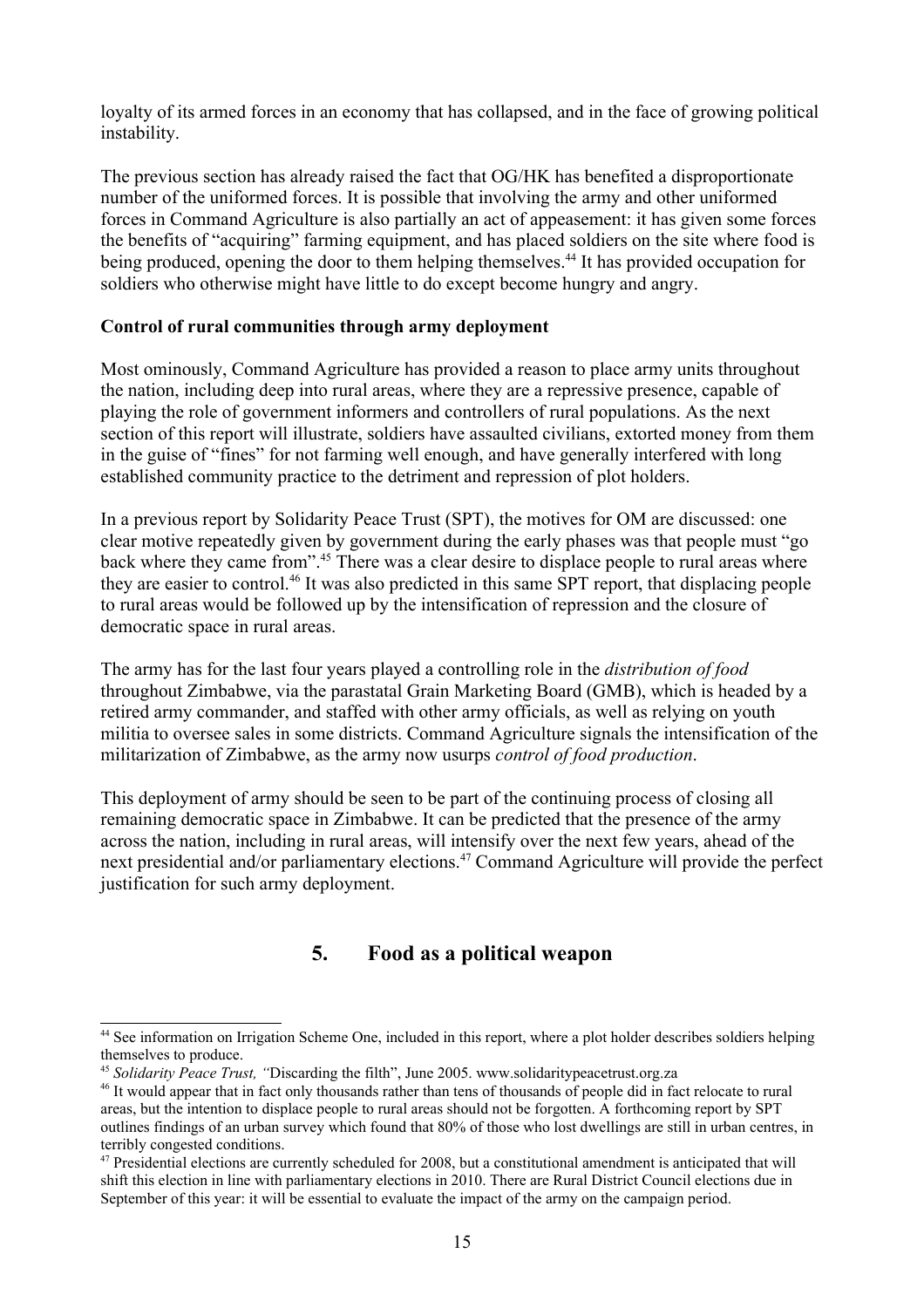*Command Agriculture needs to be viewed in the general context of the political abuse of food by government: maize, Zimbabwe's staple food, has been used to manipulate and intimidate the starving over the last four years.* The government has total control over who has access to maize sales through the GMB. In rural areas, GMB maize is almost the only source of affordable maize and the denial of the right to purchase maize on political grounds has been well documented over the last five years, particularly, but not only, during elections.<sup>[48](#page-15-0)</sup>

Most recently, the Zimbabwean courts themselves acknowledged the use of maize as an electoral weapon by the ruling party, ZANU PF. In her judgement on the electoral petition for Makoni North, in which MDC appealed the outcome of the poll in March 2005, Justice Rita Makarau acknowledged that maize sales had been abused for political purposes in the constituency during the campaign period:<sup>[49](#page-15-1)</sup>

I am satisfied that throughout the constituency, villagers were threatened with the withholding of food and other handouts and were denied these if they supported the MDC…. the perpetrators of this practice were the leadership of ZANU PF at the village levels and the war veterans residing in the constituency. (page 23)

It has been my finding that corrupt practices were committed in respect of the election of the [ZANU PF] respondent. Villagers were denied food and other handouts and resettled farmers were intimidated with the loss of their land if they voted for the [MDC] petitioner. (page 27)

Government has been shown to use maize as a strategic weapon to coerce a starving population into political obedience; in view of this, they clearly have a vested interest in trying to ensure that as much maize as possible ends up in GMB silos and as little as possible in the hands of rural irrigation plot holders. This could explain the virtual theft of maize from a rural irrigation schemes under Command Agriculture that will be illustrated further on in this report.

#### *Urban populations: a threat when hungry Rural populations: compliant when hungry*

A further concern for government is the possibility of urban insurrection, particularly since opposition forces have been calling for civil disobedience this winter. The army reportedly fears food riots in urban centres later this year if food shortages persist.<sup>[50](#page-15-2)</sup> One may predict that efforts will be made to keep urban populations fed to reduce the likelihood of them taking to the streets – and this may be done at the expense of the rural population being fed. Hunger in rural areas is likely to result in greater political compliance rather than uprisings, as the last few years have shown, whereas in urban areas the reverse may eventually prove to be true. In any case unrest in rural areas would be of insignificant national impact politically speaking, and could be easily put down.

<span id="page-15-0"></span><sup>48</sup> For example, Solidarity Peace Trust, "Out for the Count", May 2005; Zimbabwe Human Rights NGO Forum election report; Amnesty International, London; Physicians for Human Rights (Denmark), "Vote ZANU PF for food", 2003. During 2006, the authors spoke to villagers in Nkayi, Matabeleland North, who reported that ZANU PF officials addressed them at a meeting in early March and told them, weeks ahead of their harvest, that if they did not buy new ZANU PF cards, then they would either be denied access or charged double for using the only local grinding mill, owned by a ZANU PF businessman. They were also told that they would not access GMB maize without the cards. Examples of food abuse abound.

<span id="page-15-1"></span><sup>49</sup> Elton Steers Mangoma versus Didymus Mutasa: Judgment on Electoral Petition for Makoni North: Justice Makarau.

<span id="page-15-2"></span><sup>50</sup> *Zimbabwe Independent,* January 27, 2006: "Army fears food riots".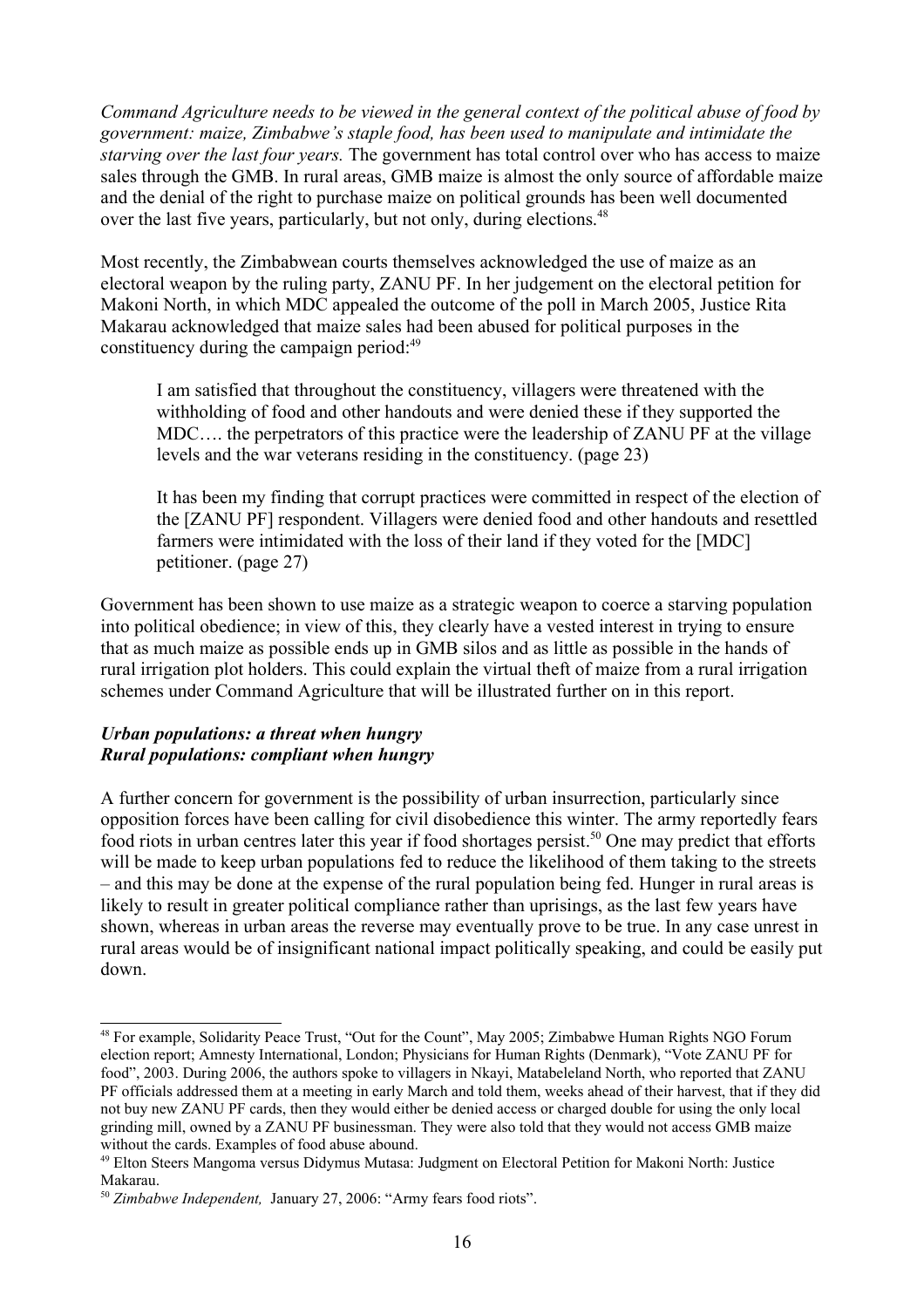#### **Why remove maize from rural producers and leave them hungry?**

In at least one irrigation scheme in Matabeleland, the authors have documented a policy of removing almost the entire harvest from individual plot producers, leaving each with only 100 kg of maize. [51](#page-16-0) The harvest that has been seized in this way was in fact planted *prior to* the implementation of OT/S, using 100% plot holder inputs. Why insist that irrigation scheme producers sell the bulk of their crop to GMB if you know that by so doing you render them without enough maize to survive until the next harvest? Why shift maize away from the rural producers, incurring transport and storage costs and inevitable spoilage, if there was any intention to shift it back for sale a few months later, when the very villagers who produced the maize are now starving because you removed it?

The answer could be, that in the first place, government wants to be able to make a show to the international community of silos that are as full as possible, to regain some face in the wake of the disastrous impact of land resettlement on crop production. And in the second place, government wants that maize in GMB silos so that it can control the behaviour of the nation, in terms of the dynamic outlined above: feed the urban areas and control rural areas by manipulating sparse food supplies.

#### **Army destruction of market gardening and lucrative cash crops**

One of the most shocking results of Command Agriculture in Matabeleland, has been the ruthless and seemingly senseless destruction of market gardens and lucrative cash crops. Sworn affidavits in the authors' possession recount how the very first instruction and action from the army in three irrigation schemes in Matabeleland South, was to plough under every single crop already in the fields, apart from maize, in all these schemes.

- In Ngwizi Irrigation scheme in Plumtree, a well-established and flourishing paprika crop was ploughed under. Paprika is a lucrative export crop with a guaranteed market.
- In Silalabuhwe Irrigation scheme in Insiza, and in Makwe Irrigation scheme in Gwanda, long established vegetable gardens have been totally destroyed. Tomatoes, spinach, sweet potatoes, groundnuts were forcibly ploughed under in December 2005, by the army. The army harvested anything salvageable from this action and ate it.
- In Makwe, soldiers ordered that banana trees were chopped down to plant maize.

#### **Motives: stupidity - or a policy of destroying economic independence?**

There are two interpretations of this action of destroying cash crops: either these were the acts of extremely stupid soldiers taking a step too far, a general instruction to plant only maize in these schemes. Alternatively, there is a more sinister interpretation: the wanton destruction of the economic and food base of these rural communities could be viewed as in keeping with the already well-documented strategy of abusing/denying food and resources, to keep rural populations subdued. As one key informant remarked, on describing events in the irrigation schemes:

Destruction of market gardening has destroyed the economic independence of these irrigation communities: where people were self sufficient, they will now be poor and have to look to government to provide everything.<sup>[52](#page-16-1)</sup>

<span id="page-16-0"></span><sup>&</sup>lt;sup>51</sup> See case example of Irrigation Scheme One, ahead in this report. Most schemes are not yet harvesting so it remains to be seen what will happen in this regard when they do.

<span id="page-16-1"></span><sup>52</sup> Ex AREX officer, anonymous: interviewed on 28 March 2006.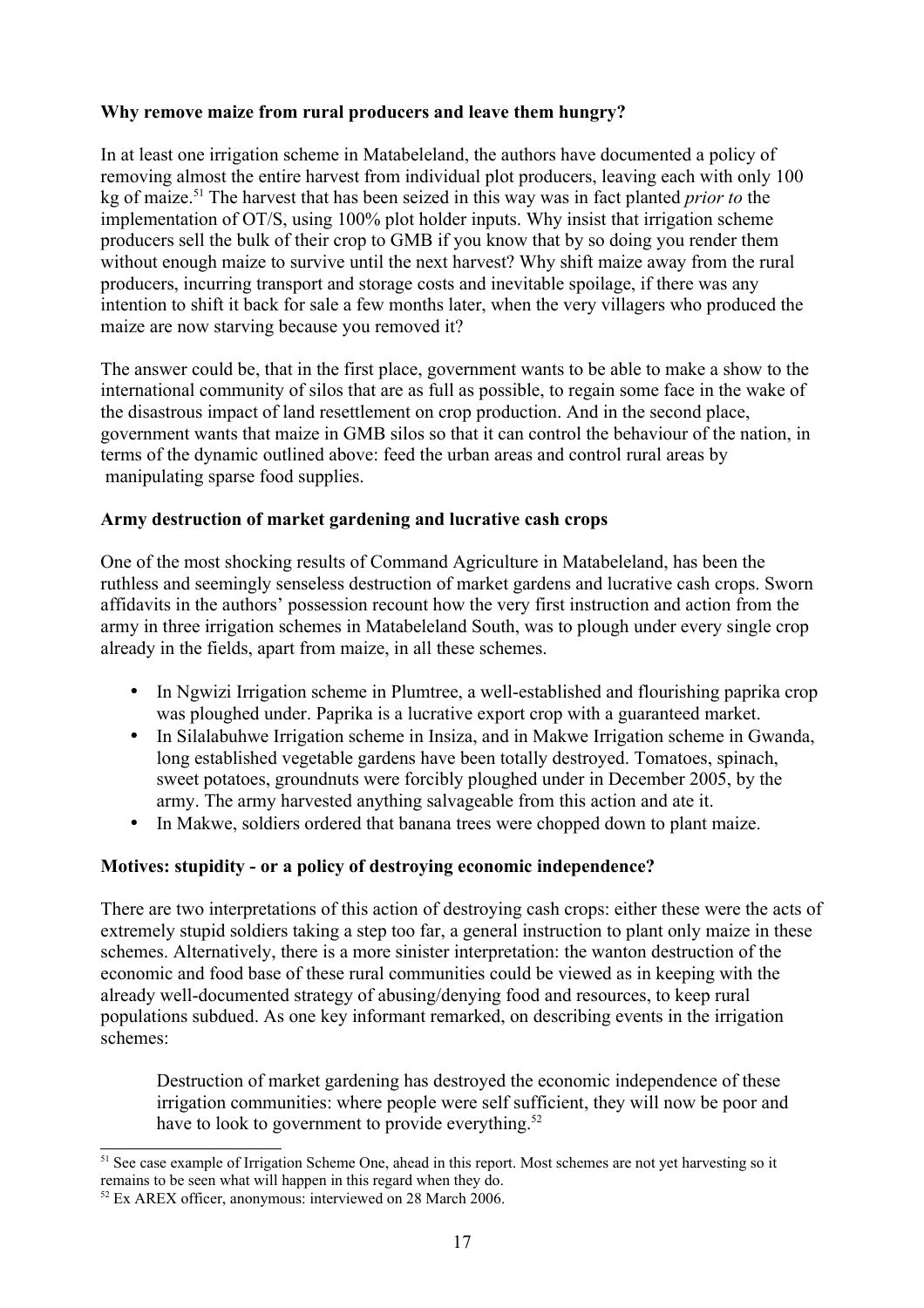In all the districts concerned, the irrigation schemes are the life-blood of the district: they are the only source of vegetables during winter months, and provide dozens of vending jobs for the surrounding community. The income from this in turn contributes to turnover for local businesses of all descriptions. Interviews by the authors indicate that a plot holder growing vegetables at Makwe was turning over Z\$10 million a week in December, or Z\$40 million a month. This would have put plot holders into the category of wealthy by rural standards, or as earning four times the poverty datum line for December 2005. These same plot holders have earned *not one cent* from these same plots since the army arrived and destroyed everything. They have been plunged into instant poverty.

The authors have made some efforts to establish what is happening in such schemes elsewhere in the country. It still remains to be verified whether market gardens nationwide were destroyed. What can be said is that there appears to have been a pattern of army behaviour in Matabeleland in which such market gardens were systematically destroyed. It could be that Matabeleland is considered a troublesome rural region, as most rural people here support the opposition, whereas in other parts of the country, rural areas are the ZANU PF stronghold. The destruction of a crucial part of the economic base of rural Matabeleland might be a specific policy targeting this troublesome region that does not support government, and the experience in predominantly ZANU PF supporting rural areas may be different. This needs to be further explored and established, and observers in the rest of rural Zimbabwe are urged to investigate.

*The authors' provisional conclusion from their observations: government does not want selfsufficiency in its rural populations; it wants vulnerability through dependency. Destruction of market gardens in irrigation schemes is part of a policy to promote such dependency.* 

#### **A deep concern – Vice President Mujuru announces government interest in individual harvests in Insiza**

On Friday 24 March 2006, Joyce Mujuru addressed assembled village heads in Insiza. There have been different reports of what was said. One informant reported her as saying that she warned people not to "tamper" with the yields in their fields until the authorities have assessed them. People who have grown crops at their private homesteads were reminded by Mujuru that they "owe" the government for the provision of their seeds. Mujuru said that the local elected councillors would be informed by government what the procedure was to be and they in turn would call a meeting of village heads and inform them. The village heads would then need to address their communities as to how yields should be dealt with.<sup>[53](#page-17-0)</sup> Another informant reported that Mujuru had said that families should eat no more than 10 maize cobs per day from their own fields.

People in Insiza are now very confused. They feel that the implication of this meeting with Mujuru is that their yields, or some part of them, is not really theirs and will be taken by GMB. People are very worried and despondent, and also angry. Most seed in Insiza was apparently donated by World Vision this season, and not by government, although some seed packs were part of AREX "loans". Other seed was privately purchased because of its short supply through all channels. Discussion with a previous AREX official confirmed what villagers told us: the socalled "loans" of seed and fertiliser have been de facto "grants" from government in all previous seasons. There has never before been an issue raised of a need to repay seed with a portion of yields.

<span id="page-17-0"></span><sup>&</sup>lt;sup>53</sup> Key informant from Insiza: interview 27 March 2006.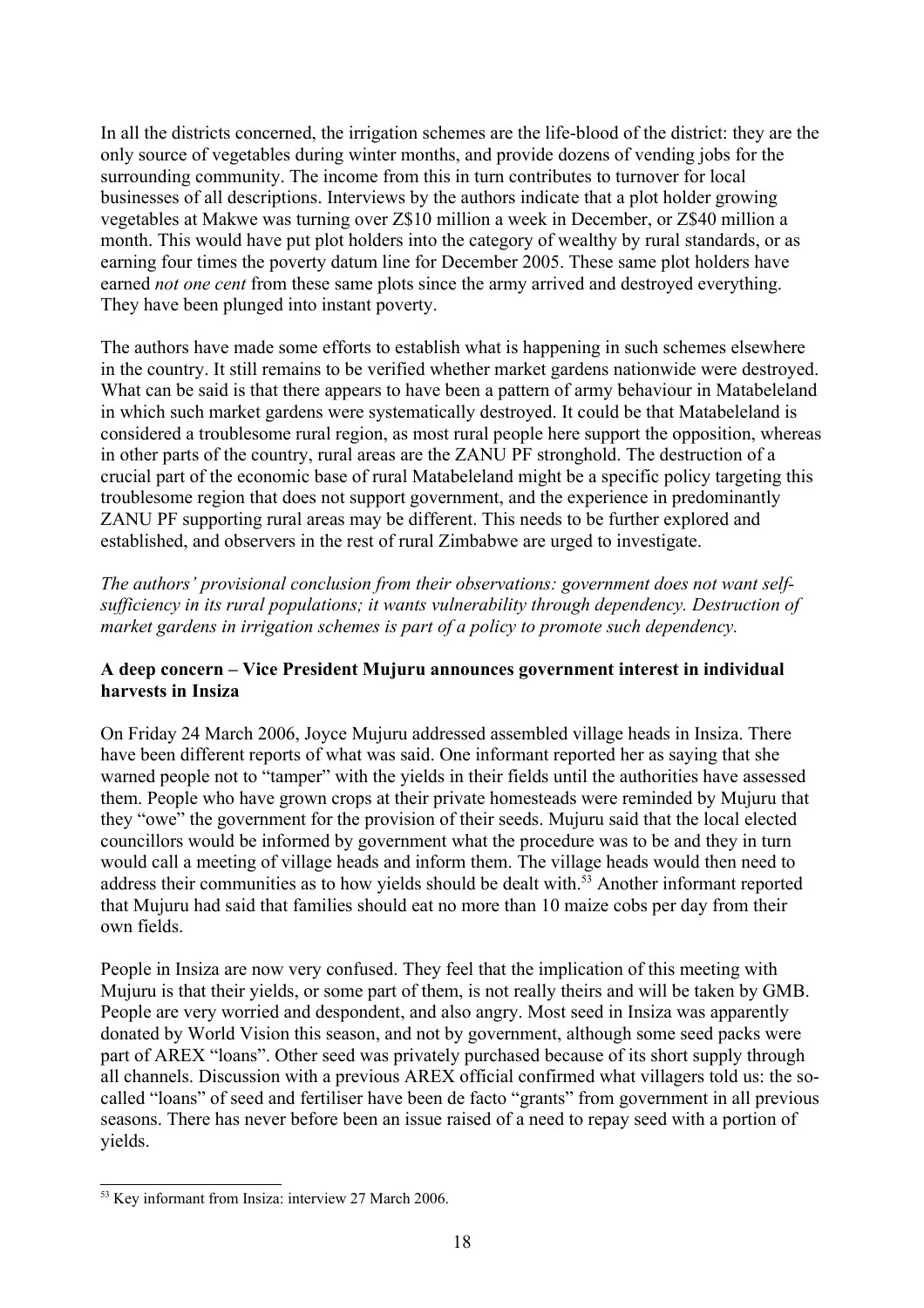*Unfolding events need to be closely watched: does government indeed intend to coerce a portion of rural yields from individual homesteads as well as from rural irrigation schemes?* This will be the first time ever if this is the case. Villagers have had the best harvest in years in Insiza, they have worked very hard in their fields and are now wondering if they are going to be used as indentured labour, with their hard work taken away from them - just when they had assumed that for once they had achieved food security. On television on Sunday 26 March, Mujuru commented that Matabeleland South was going to have a bumper harvest and that this was good because the government could buy the surplus for the nation. This if fair enough if it is willing seller, willing buyer, but not if sales are coerced and leave families with food insecurity.

## **6. The Grain Marketing Board Act**

Maize is a controlled product in Zimbabwe, which means that its purchase and sale is controlled by government, and the terms of such regulation are defined by the GMB Act. In terms of the GMB Act, "no person shall sell or otherwise dispose of any controlled product within the prescribed area except to the GMB" [Section 33 (1)]. However, Section 35 deals with "Controlled products exempted from the Act". In terms of Section 35 (1) (c):

Nothing in this Act shall prevent any person who is the producer of a controlled product from using any such controlled product for consumption by himself, his household, his employees or his livestock.

In terms of this clause, the army at the irrigation scheme in Matabeleland where the army has seized crops compulsorily, leaving producers with only 100kg each, have violated the GMB Act. The army has no legal right to remove from plot holders, maize which they, their employees or livestock need for their consumption.

If, as hinted at by Mujuru, the government goes ahead and takes any part of any individual's maize yield that might be needed for household consumption in the course of the next year, the government will be behaving illegally.

#### *Recommendation*

It is the recommendation of the authors that in any irrigation scheme where the army has insisted on the selling of crops to GMB, that the producers need for household and livestock consumption during 2006/7, affected plot holders should come together and put a test case before the courts, accusing the army and/or government authorities of breaking the law. The NGO sector should be ready to fund such a test case.

## **7. Rural irrigation schemes – background to management**

This section of the report will briefly describe the background to the ARDA and AREX irrigation projects over the last few decades. It will then summarise the impact of army deployment under Command Agriculture, on five irrigation schemes in Matabeleland South.

#### **1968: Drought recovery schemes: TILCO [54](#page-18-0)**

All five of the irrigation projects under discussion here were set up at the same time, in the late 1960s, under the Rhodesian government. Dams were built in areas that had proved very

<span id="page-18-0"></span><sup>54</sup> All information here from key informant interview with ex-AREX official: 27 March 2006.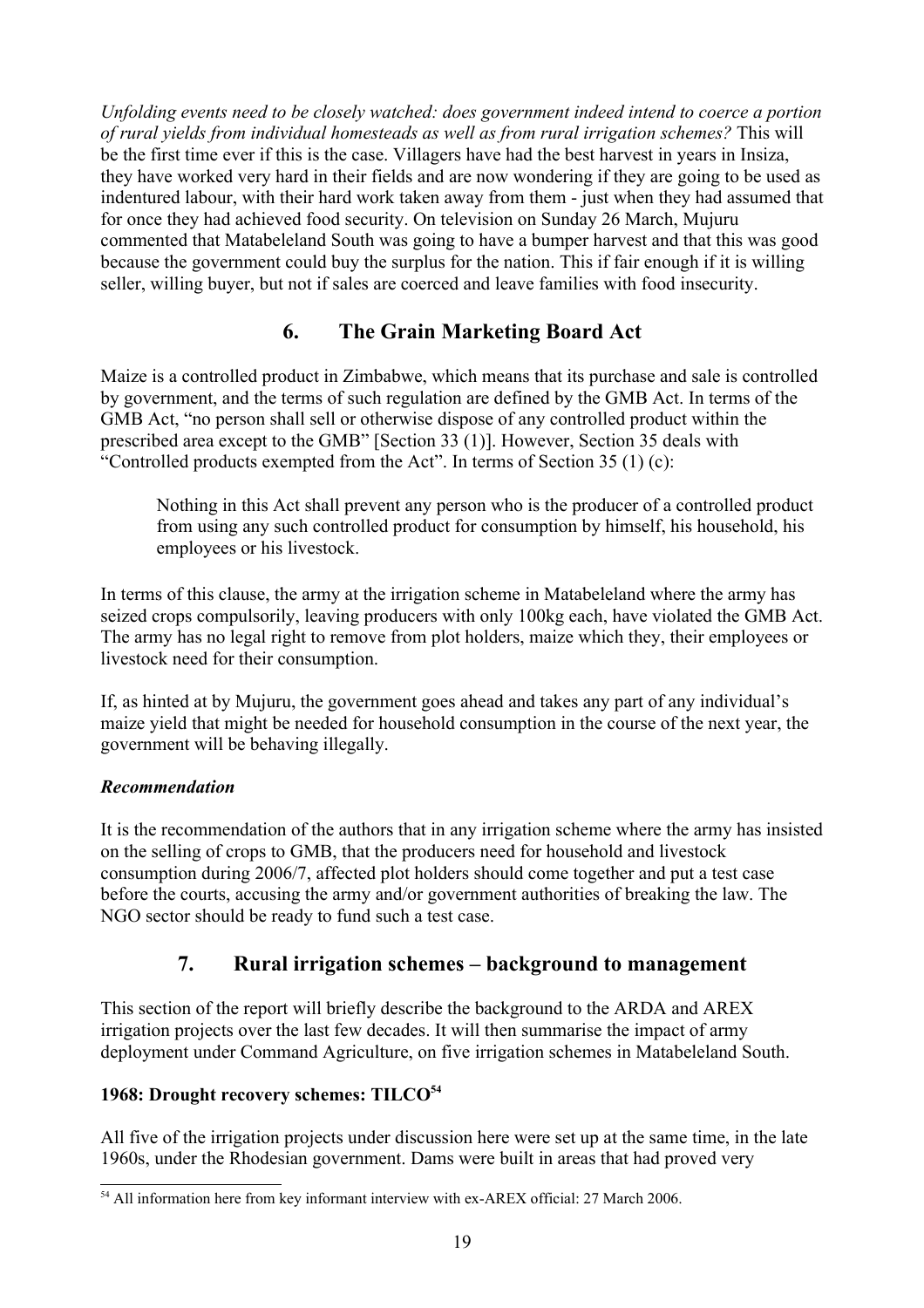vulnerable to drought, in both Matabeleland North and South. The intention was that these irrigation schemes would be farmed to more than subsistence level, to become a source of surpluses for their surrounding communities. To this end, the chiefs were asked to identify "master farmers" in their areas, who were then allocated plots and put under the management of Tribal Trust Land Cooperation (TILCO).

TILCO gave plot holders inputs as loans. These included seed, fertiliser, basic land preparation (ie initial clearance), and water bailiffs to work out water quantities needed by each plot. Extension services did ploughing and fertilising. Producer prices were discussed by farmers prior to planting each year, so they could come up with proper projected plans for a year-round harvest. Harvesting was also done by the extension services, as well as the marketing. Farmers were paid the difference after all costs for the production of the crop had been deducted. In this system, farmers were always assured of inputs for the next season, and certain products such as wheat and barley had unlimited markets at good producer prices.

Vegetable growing was always done at the initiative and expense of the plot holders, who had to source their own seeds and other inputs.

#### **Post Independence: ARDA, AGRITEX and AREX**

After 1980, the same tenant farmers remained. The land under irrigation was extended, and more families were identified through the chiefs, irrigation committees and AGRITEX, and joined the schemes. The parastatal Agricultural Rural Development Association (ARDA) took over management of some of these irrigation projects, and the others were taken over by the communities themselves under the guidance of what was initially called AGRITEX and is now called AREX - the Agricultural Research and Extension Services. ARDA irrigation schemes are owned by the parastatal and are for research and development. They tend to be larger than the other schemes, and in the past at least, more subject to direct control. Farmers would be told exactly what to plant and when, as ARDA was interested in comparing different hybrids, for example.<sup>[55](#page-19-0)</sup> ARDA schemes are run as commercial enterprises and are supposed to produce crops on a commercial scale, and plot holders keep the returns on what they sow.

AREX is not a parastatal, but a government department, and it provides officers in the field to give general advice to farmers both within and without irrigation schemes. Out of the five irrigation projects dealt with in this report, two are AREX administered schemes, while the others are ARDA. The two case studies here are both AREX overseen projects, where the plot holders have been effectively entirely autonomous for decades.

*The new system under AREX has not been paternalistic in the way the colonial system was: land preparation and inputs became the farmers' problem, with AREX providing a purely advisory role*. Farmers in these schemes by and large use their own draft power. Committees of plot holders do planning of crop rotation. They collectively source seed, fertiliser and other inputs. Farmers in these projects are supposed to be commercial producers, not in need of government subsidies and inputs.

Management of irrigation used to be facilitated by the national budget being announced in July. This would include government's producer prices for all crops for the year, so that in good time before the growing season, farmers at all levels could make strategic management decisions

<span id="page-19-0"></span><sup>&</sup>lt;sup>55</sup> The entire process of agriculture has become so chaotic in recent years, and so many staff have left, that it is not easy to ascertain the current status of ARDA and the degree of efficiency – or more likely otherwise – that predominates in these schemes now.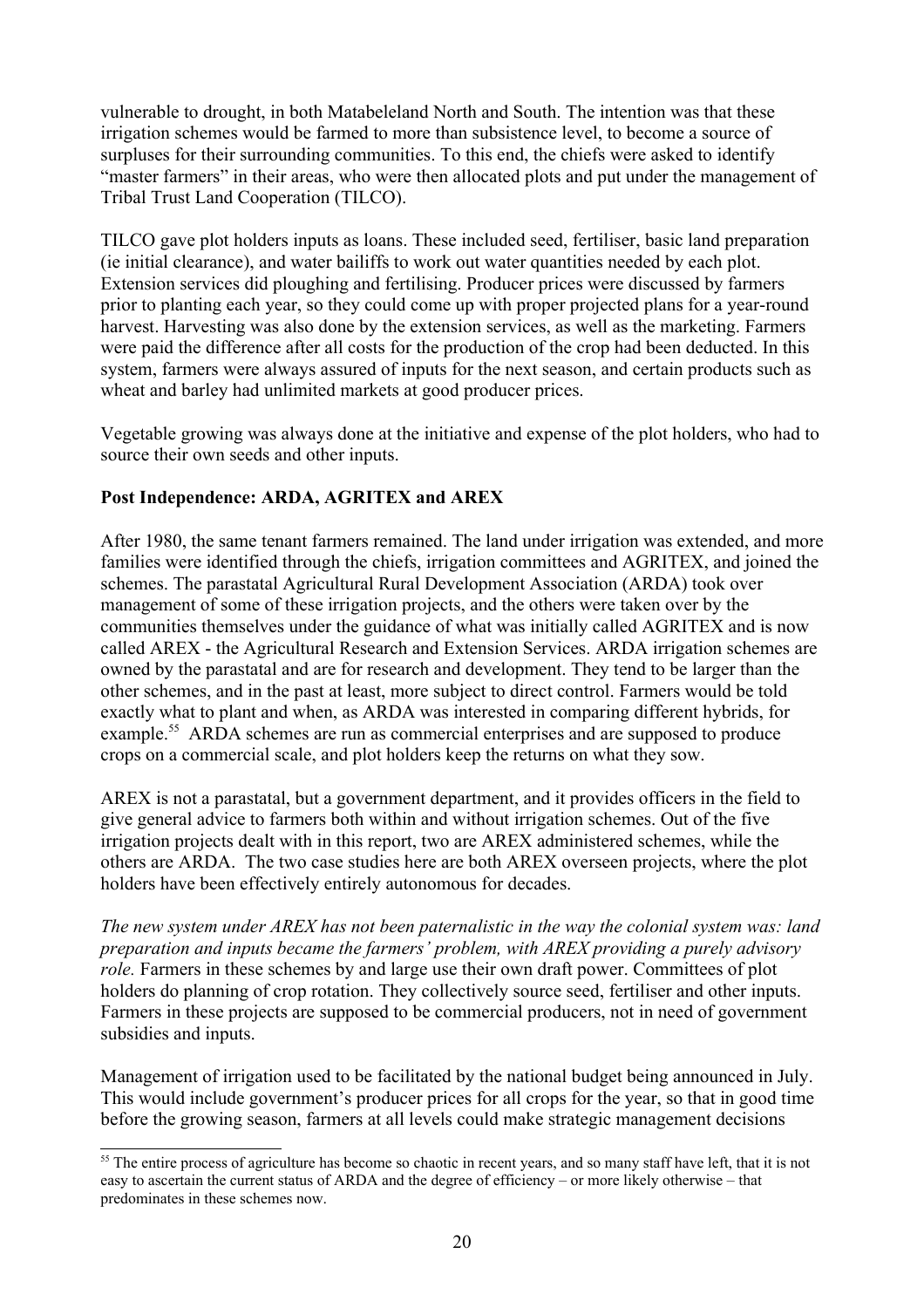about what crops to grow over the next twelve months, and source inputs well in advance of the main planting in November.

However, a few years ago, the announcement of the National budget was shifted to November, making planning crop rotations more difficult, as decisions of what to grow have had to be made without knowing the producer price. And in this season, 2005/6, government has *yet to announce* producer prices for any crops, even as the harvest is in process.

#### **2005/6 Season: Command Agriculture**

Since Command Agriculture came into force in December 2005, AREX and ARDA officials have been completely side lined in terms of management of irrigation schemes, as have the local management committees. Some AREX officials have reported being treated very aggressively by the army, who have accused them of "making Zimbabwe food insecure".

The reports of plot holders, and our own observations of activities at these schemes since the army arrived, are disturbing.

- There have been nine reports of army brutality against plot holders in two cases resulting in serious injuries.
- At two irrigation schemes, the fields were almost entirely fallow through the bulk of the best rainy season in years – because the army made everyone delay planting maize until February through to mid-March, because the inputs from the army arrived very late. These schemes traditionally produce enough food to feed the local community all year, and *this April the harvest will be close to nil*.
- To date, large swathes of land remain unplanted in these schemes because of lack of inputs from the army.
- Maize has now been planted three months late, which has completely thrown out all the normal crop rotation practices. It is now too late to plant sugar beans, which should have been planted in February (when the maize was planted!) The maize harvest, which is likely to be poor as it is already getting too cold for maize, will only be ready in June – and winter wheat should be planted in May.
- Established fruit trees were in December forcibly uprooted by soldiers to plant maize!
- Vegetable plots growing tomatoes, spinach, groundnuts, sweet potatoes and other quick cash crops were in December forcibly ploughed under by soldiers – to plant maize only.
- This has resulted in children dropping out of school in 2006, as their families can no longer sell market gardening produce to raise school fees. Families that were raising Z\$10 million a week from market gardening have been left with absolutely no income to cover their irrigation scheme overheads or their personal expenses.
- Soldiers at one scheme were at one point guarding every footpath, preventing plot holders from removing a single maize cob for their own consumption or local sale. In terms of the GMB Act, this behaviour was illegal.
- At one ARDA scheme, soldiers are at times taking it upon themselves to reallocate stands from one family to another, disrupting years of established ownership and community decision-making in irrigation scheme management. This is done on the assessment of individual soldiers, without involvement of community leadership, as to who should be "punished" and who "rewarded" for their work in the fields.
- At one ARDA scheme, soldiers seem able to impose and enforce arbitrary systems of fines as punishment. This is simple extortion.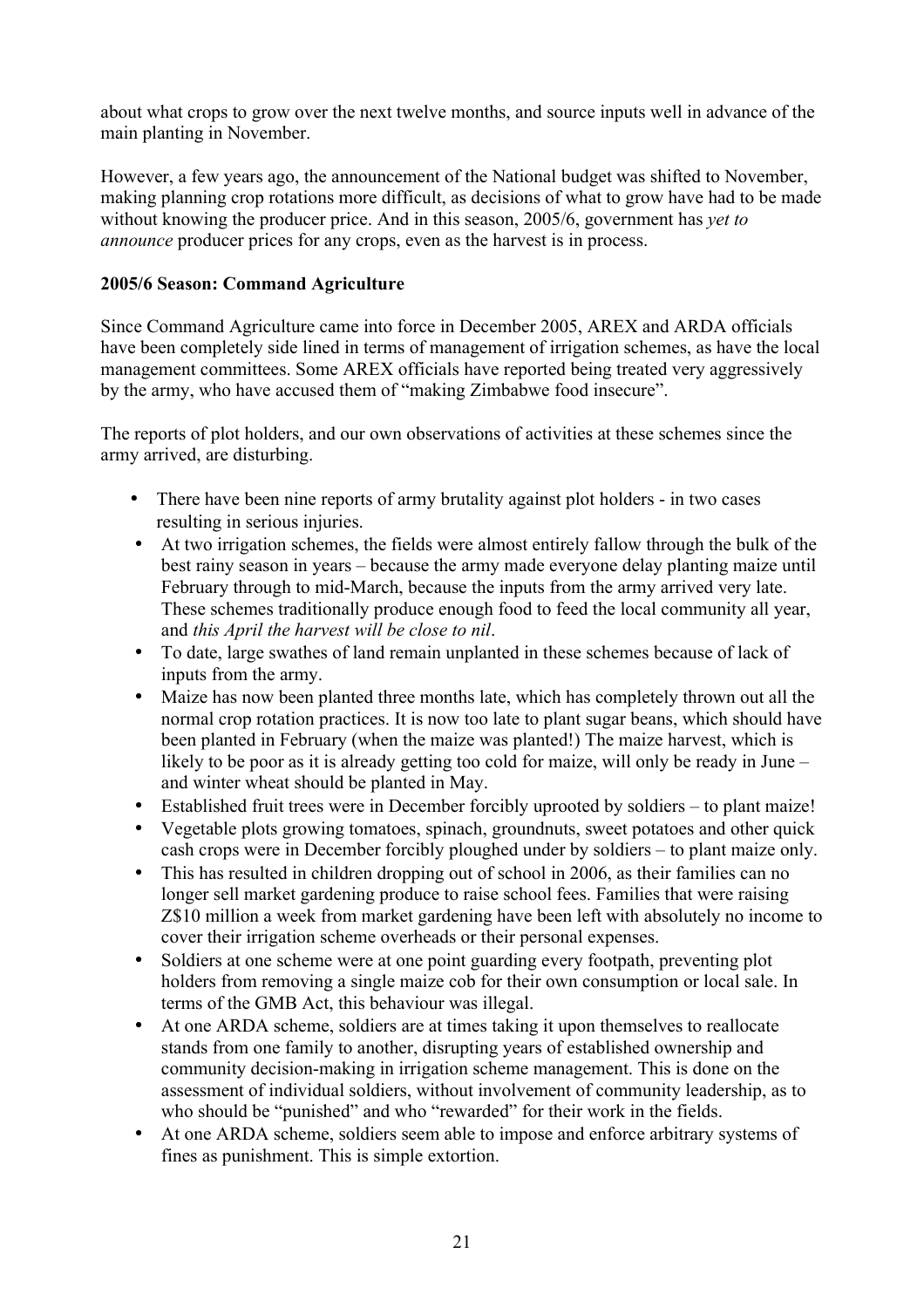- At one AREX irrigation scheme that is now harvesting the crop that was planted in November *prior to* the implementation of OT/S – using seeds and fertilisers paid for by plot holders – crop producers are being told they may keep 100 kg of maize only, for their own consumption, and the rest of their crops are to be compulsorily sold to GMB. One hundred kg is less than 2 months supply for most families.
- Coercing plot holders into selling maize that they need for their own use, is in violation of the GMB Act of Zimbabwe. The army is breaking the law with this policy.

Families are anxious, as usually they would keep all their own grain for consumption until next harvest, and pass any remainder on to other family members, or even keep it into the following season in case the rains failed. In the case of a bumper harvest, excess could be sold on to GMB, and the money used to supplement household expenses. But typically in Matabeleland, which is not bumper maize crop country, maize is consumed within the community, and other crops are considered for cash sales.

Family food security until the next harvest in 2006/7 is currently perceived to be under threat. If plot holders have to surrender large proportions of their harvests for some as yet unspecified producer price, they will be without maize in two months' time. They will then have to go to GMB and buy their own produce back for consumption – and no doubt as the year progresses, with inflation running at over 800%, the repurchase price will be much higher than the selling price. Where will villagers find the shortfall to buy back that which they have personally produced, and been forced to sell?

## **8. Irrigation Scheme One: Matabeleland [56](#page-21-0)**

This scheme has been in operation since 1968. The same families have farmed some plots continuously since the irrigation scheme's inception – a period of 40 years – with plots passing from parents to their children during this time. In the event of a family giving up a plot for some reason, or of no capable person being alive and in the region from that family to manage the plot, they have been allocated to another family through a process of discussion and assessment at the community level, involving the chiefs, the irrigation scheme committee and AREX officials. Some families joined the schemes after post independence expansion of the projects.

There are long established mechanisms for sourcing inputs for this scheme. Families pay for electricity on a three-monthly basis, shared equally between plot holders. Since Independence, these schemes have run on the basis of self sustaining commercial enterprises, where families source and pay for seed and fertiliser themselves. Inputs are not provided by government in this scheme.

In Irrigation Scheme One, plot holders had purchased their own seeds and fertilisers, and although not all the ground had been planted in the early phase, they had a maize crop in the ground and at knee height by the time the army arrived in late November 2005. There is therefore **no basis** on which Command Agriculture can lay any claim to this crop on the grounds of government or the army having supplied any of the key inputs. All ploughing, planting, and initial fertilising had been done using long established community procedures by the time the army arrived.

Furthermore, discussion with an ex AREX official revealed the alarming detail that the army, since their arrival, have seriously damaged the fertility of the soils there, by wantonly throwing

<span id="page-21-0"></span><sup>&</sup>lt;sup>56</sup> All information on the irrigation schemes has been gained by extensive interviews with plot holders in the schemes, as well as with associated community leadership.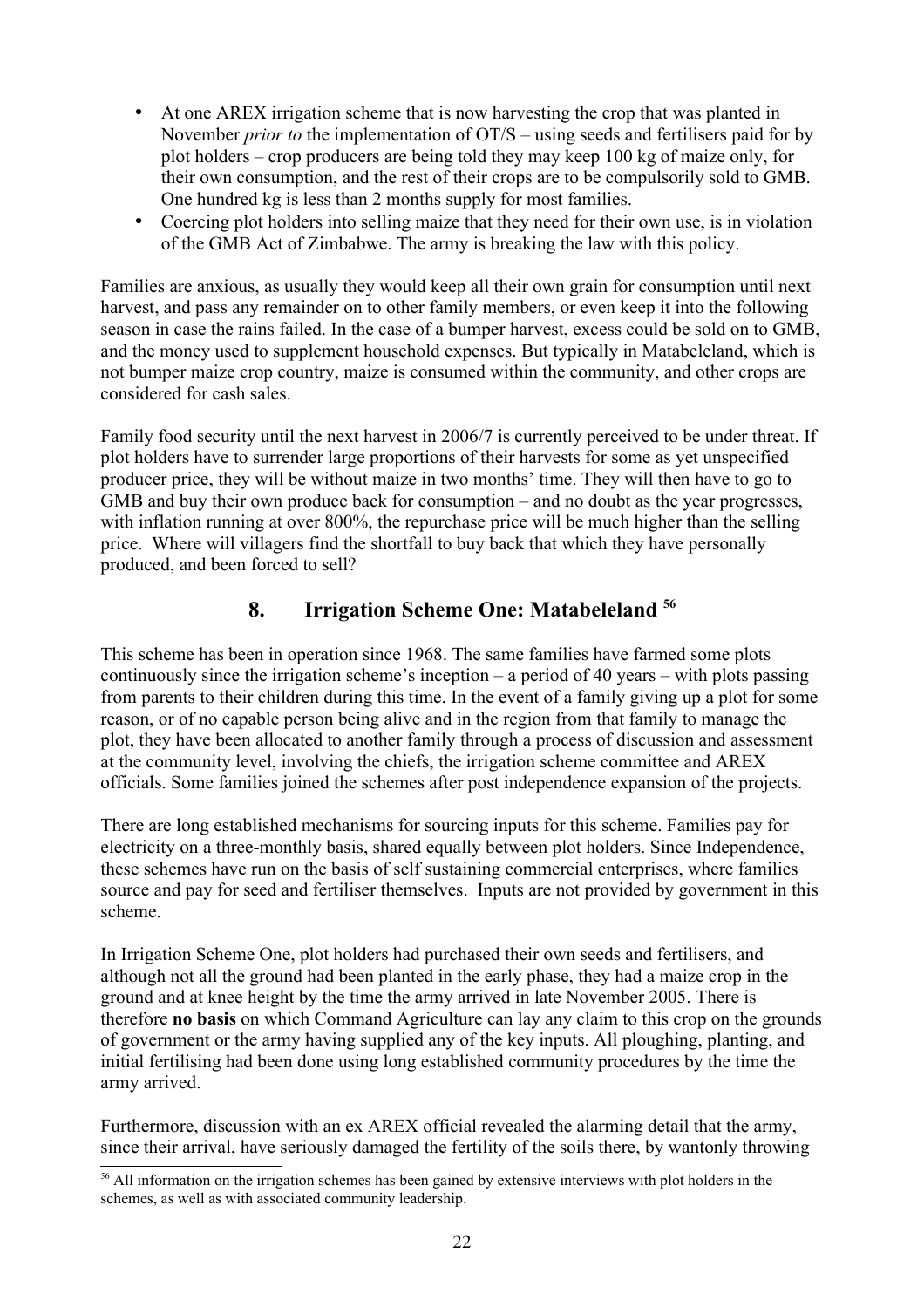thick wads of fertiliser all over the fields. They have allegedly applied **four times** the recommended quantities of fertiliser, and this official's prediction is that they have effectively killed the soil. His prediction is that in a few weeks, the army have made this soil so acidic that it will be dead and unproductive in the next season.

#### *In a few weeks, the army has allegedly destroyed irrigation fields that have been carefully maintained and kept fertile for the last forty years.*

#### **Market gardening: an essential source of income**

In November, in addition to their maize crops, plot holders had extensive areas under other crops, including sweet potatoes, groundnuts and vegetables such as tomatoes and spinach. Some farmers also have fruit trees on their plots. Apart from the nutritional needs of families not met by a diet of strict maize, these market gardening crops are sold to give families cash for school fees and all other essentials. Those fortunate enough to have an irrigated plot, often have no other means of generating income for their survival. The sale value of such produce is high compared to the government-controlled price of maize sales to GMB. The return is also immediate and continuous – unlike maize sales to GMB, where producers have been given no producer price so far and may wait months to receive any monies. One of the producers here told the authors that in the weeks prior to the army's arrival he was getting a return of Z\$10 million a week from his vegetables, which was typical.

#### **Arrival of the army at Irrigation Scheme One**

The army arrived in late November. A public meeting was called and plot holders were informed by a Lieutenant Colonel (name given) that the army was now overseeing all activities at the scheme. From this point on, dynamics in the scheme changed for the worse.

A meeting was held sometime in November 2005, which meeting was addressed by a commander known only as M [name given]. At the meeting the committee was advised by M that everything that was not maize was to be destroyed. During the meeting we toured the whole scheme, which had vegetables, that included tomatoes, green pepper, onions, chillies, sweet potatoes and groundnuts. The commander advised that all the vegetables were to be destroyed forthwith. On 14 December 2005… tractors arrived and all the committees were called and ordered to destroy all the banana trees in the section or face beatings…. [57](#page-22-0)

The army took over the role of deciding at what pace and in what way crops would be planted and grown. AREX officials whom the community are used to consulting with, have been rendered silent and powerless to intervene. Effectively, soldiers with no previous experience of irrigation crop cultivation, have total decision-making powers on how things should be done.

On the day that tractors finished ploughing under the crops, soldiers insisted that the following day, the entire ploughed area should be planted with maize, and that plot holders should not go to bed until the planting was done.

However, there is more to preparing an irrigation plot for planting than mere ploughing. Fields have to be correctly channelled; canals have to be formed prior to planting, so that water will run efficiently across the whole field, accessing all plants. The planting furrows also need fertiliser prior to planting. This is the established procedure in this scheme, and it is one that must be done

<span id="page-22-0"></span><sup>&</sup>lt;sup>57</sup> Taken from a sworn affidavit from a plot holder.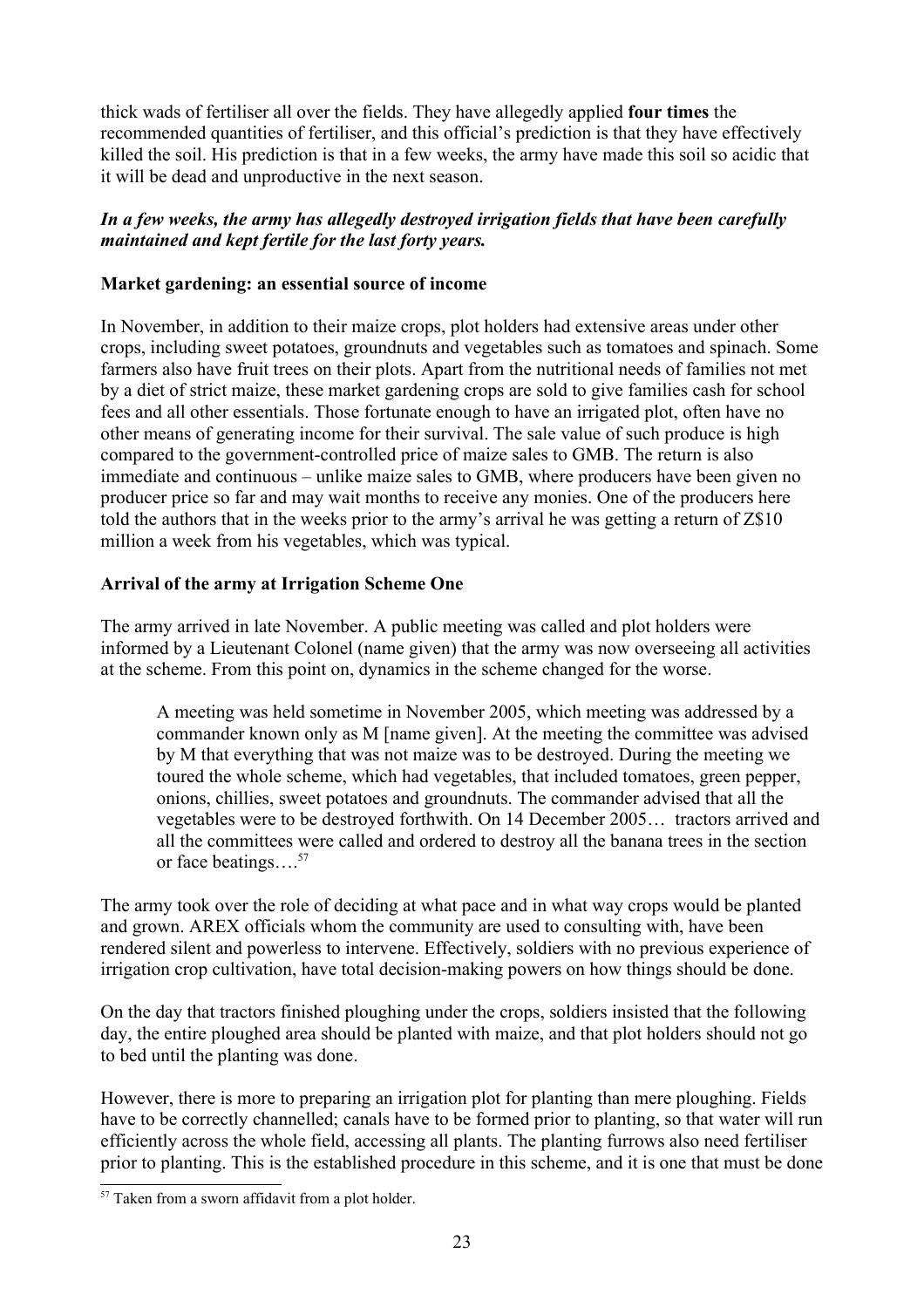properly and cannot be done in one day, in addition to planting! The army refused to listen or have any discussion as to technique, insisting things were done their way. Plot holders actually had to work until midnight or later in their plots on the day of this instruction.

#### **Army brutality**

Within a few weeks of the army arriving here, eight plot holders were assaulted by soldiers, two of them seriously enough to need medical attention. One of those seriously assaulted was an irrigation scheme committee member, who was summoned to a disciplinary meeting at the army camp and formally beaten: his crime – challenging at a public meeting the common sense in the army demanding that people work *day and night* to finish planting their fields. The victim had asked – "when then are we supposed to rest, if we work all night?" This man had in fact worked until 9 pm on the day after this meeting to finish planting his area, as ordered by the army. But soldiers had gone to check on him at 11 pm, and not finding him in his fields at this hour (!) had ordered him to their camp for punishment – in spite of the planting having been done.

He was forced to collect water for the soldiers, before being made to lie down and receiving five strokes with a stick. The beating was so severe that his leg remains numb three months later, and the shock to this individual was so intense that he has given up farming his plot. In late March he has not been to the irrigation scheme since the beating in December, and other family members have had to take over management of it.

*This plot holder also commented that when he was summoned to the office for his 'sentencing', the army commander was eating sweet potatoes and other produce ploughed under at the scheme a few days earlier.* 

Seven others were similarly beaten around this time, for not having worked hard or fast enough in their plots. One man was severely beaten for not having completed planting in a field that in fact was not even his, but belongs to his aged father who had gone to town. The son had finished his own plot and was frantically trying to finish his father's plot too, when he was beaten.

A woman in her fifties was among those beaten. She reported to us that the army told her she had not been working hard enough and should therefore work at night too. She challenged them, saying her family had farmed the plot for 40 years and nobody had ever worked at night, and she was too old to do so now. They accused her of being cheeky and said she should lie down and be beaten. She refused, saying they should beat her standing up as she would not die with indignity face down in the mud.

*She told them that she had survived 5 Brigade but if she was going to die now, she would die standing. A soldier then beat her about the face while she stood there, permanently damaging the metacarpe-phalangeal joint of the index finger of her hand, when she tried to protect herself. This has left her index finger disabled and painful, interfering with many activities.* 

This woman reported to us that the army had forced her to uproot her fruit trees and all her vegetables. She reported that because of this, her five children were out of school for the first year ever, as she no longer has any way of sourcing the money for their fees. She has been reduced to poverty by the army.

#### *Assault charges*

The plot holders who were beaten reported the matter to the police. But they were intimidated when they found two soldiers at the police base. Nobody laid charges against the soldiers.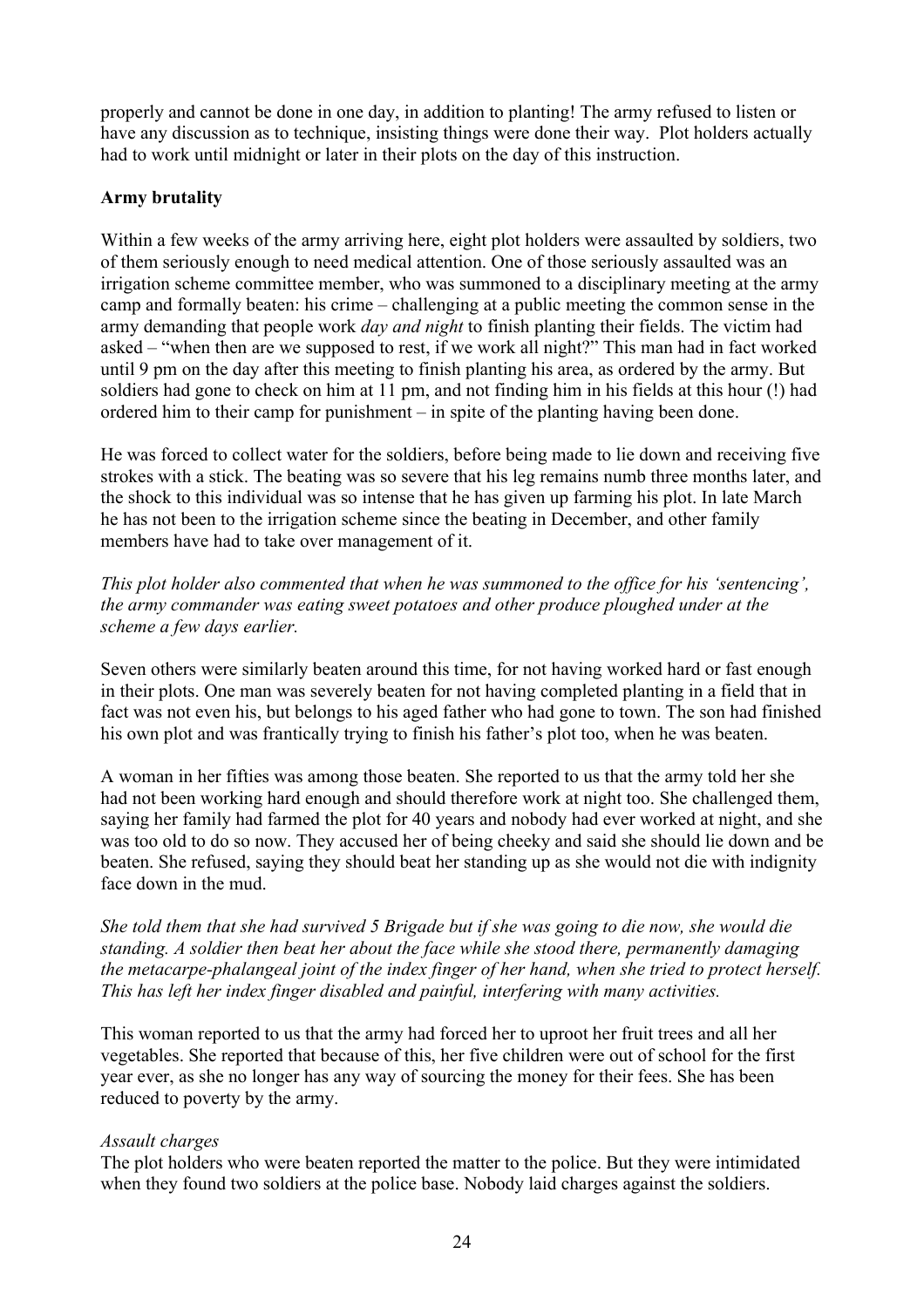However, they reported the incidents and those who needed clinic treatment for their injuries asked for police letters of referral so that they could access free treatment.

I did not press charges as I could see that even the police who were taking down our statements were not confident in their duty and that left us with no option and we felt less protected by the police. [58](#page-24-0)

The woman who was beaten did press charges, and her case came up before a magistrate's court. The outcome of the case is not known at this time.

#### **Harvesting**

The maize planted early, before the army arrived, has recently been harvested (during March). The army oversaw this process, and families were forced to use their own transport, in the form of donkey carts, to transport their entire harvests into army custody. They were then allowed to count out 500 cobs per plot holder. This is about 100kg of maize when shelled. They have been told they will have to come and justify very thoroughly any further requests to access their own produce. The maize is shortly to be transferred to GMB, and they have been told any spoilage during this process is at their cost, yet the army has left the maize in the open, and will not allow the producers to protect it from the rain. They have been told that amounts will be deducted depending on what the army decide their own inputs have been – such as the excessive amounts of fertiliser put on the fields – and then the plot holders will eventually receive some unspecified cash payout for the balance. There is no producer price, and no timescale on when payment will be made.

### **9. Irrigation Scheme Two**

*"Not even a single person has benefited from the irrigation this year". [59](#page-24-1)*

#### **Extremely late planting**

At irrigation scheme two, plot holders were well into preparing their land for planting maize when the army arrived. Although some land had been planted by their arrival, most had not been able to plant early in November before the rains, as the local ZANU PF Member of Parliament had diverted all the water that should be in their irrigation dam to undertake his own gold panning activities, thus disrupting this irrigation scheme. However, by early December, planting was about to begin with the rains. The army then ordered that no planting should take place until they provided the inputs, and that people should instead plough. No inputs arrived until mid February – so in fact the entire growing season has been effectively lost. Plot holders were nonetheless forced to attend the scheme day after day even though there was not much of a crop in the fields. They were told that if a plot holder was not seen there for three consecutive days, then s/he would lose the right to the stand. People were then forced to plant maize from February through to mid March, which is three months too late for maize to achieve an optimum yield, although some little will be harvested. If people had been left to themselves, then they would have planted and been almost ready to harvest maize by now.

#### **Fallow land – not enough inputs**

<span id="page-24-0"></span><sup>58</sup> From sworn affidavit.

<span id="page-24-1"></span><sup>59</sup> Comment from a key informant interviewee: 27 March 2006.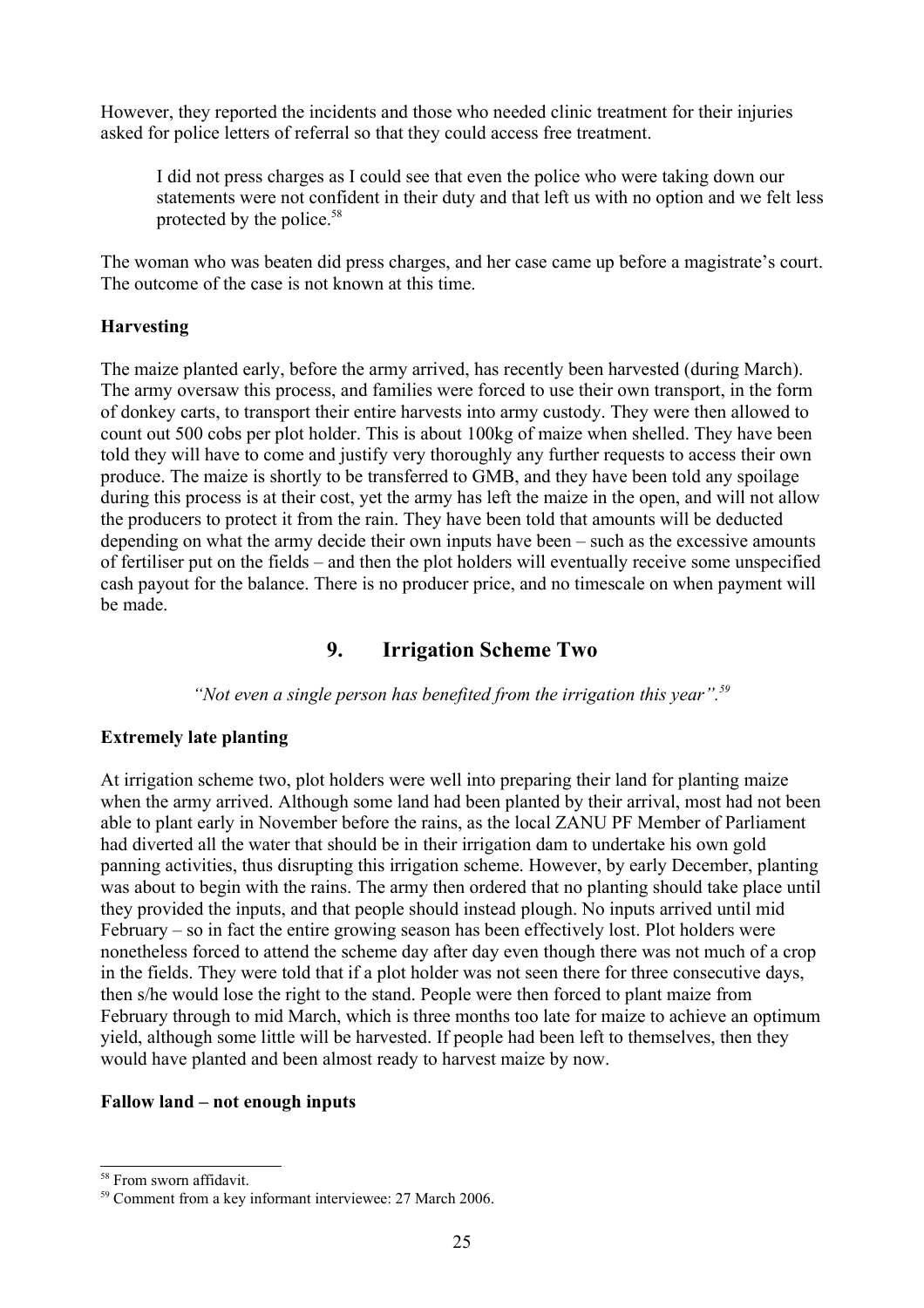According to those in the scheme, apart from the fact that inputs were so late, the amount of seed from the army was also too little – vast tracts of this irrigation scheme remain entirely fallow. Parts of the scheme are now unploughed fields of tall grass and little bushes.

Yet elsewhere in this district, outside of the irrigation scheme, virtually every available square inch of land has been planted with maize, and will result in some good harvests.

The late maize planting has completely disrupted the plans the community had drawn up, to plant maize in December, then to plant sugar beans during February and March, and to plant winter wheat in May, after harvesting maize in April. Maize will now be ready only in June, which has thrown out the entire crop cycle. In any case, the community no longer has any say in terms of what crops will be planted or when. They have no idea what the army will order them to plant in June, or when any further inputs of any description will arrive.

#### **Destruction of market gardens**

At this scheme as at the other, the first instruction from the army was to destroy all other crops in the ground, including extensive vegetable gardens. This scheme used to supply the entire area, even beyond the district, with fresh vegetables and green maize. With the reduced water available during last year, because of the MP diverting it, women had been focusing on growing vegetables as they are more concentrated and people could get a good return off a smaller amount of land and water than by growing irrigated maize. Now market gardening has been forcibly stopped.

#### **Maize crops to "pay" for "loans"**

Plot holders here are also confused and anxious because they have been told by the soldiers that they will have to surrender their crops to pay back the "loans" of diesel for ploughing, seeds and fertilisers. The yield is likely to be so little that there will be close to nothing left for them once this is done. Some of the plot holders have offered to pay in cash for the army inputs, if they have children working in town or in the Diaspora who can afford to help them with this. The plot holders would rather pay in cash and keep whatever little yield there is. However, the soldiers have made it clear that the debt cannot be paid in cash. It is compulsory to pay in maize.

Some villagers have been told by the army that as the irrigation scheme is likely to yield so little, plot holders there will have to repay the debt not only with what grows at the scheme, but with whatever they have managed to grow around their own homesteads as well. People are despondent and afraid. They are also angry.

As with the other schemes, maize from the very small early harvest is totally under army control. If any plot holder wants to take home green maize to feed his own family, s/he has to go to the army office and requisition it. S/he has to inform the soldiers how many members of his/her family live at home, and s/he is then allowed to take home exactly one cob per family member only. This is not enough maize as a daily ration – and why are people being rationed when it is their own crop?

#### **Social dynamics disrupted**

Key informants from the area state that people are considering totally abandoning this scheme, after forty years of ownership, as they are not prepared to work under these conditions. There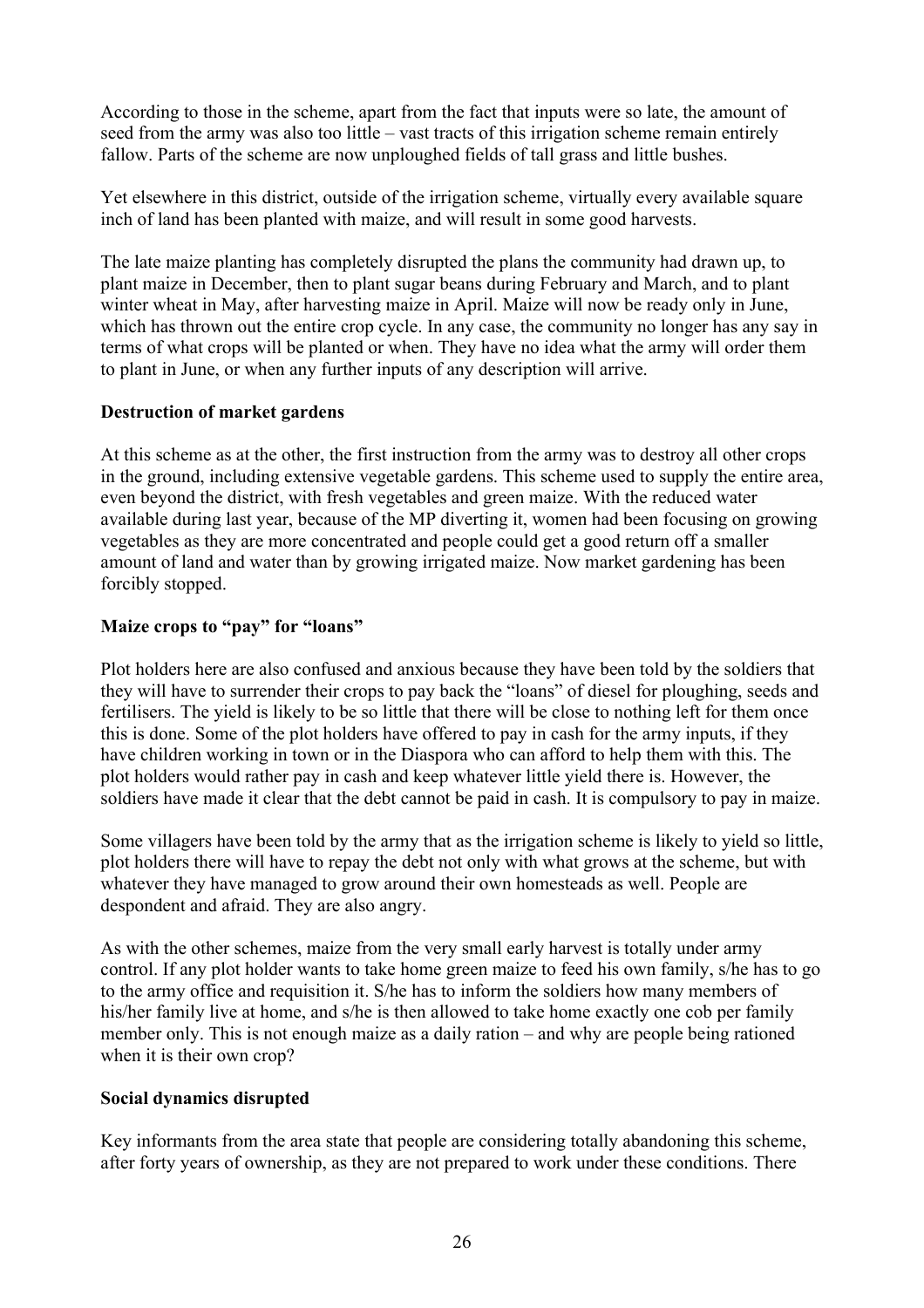has been an incident of soldiers beating a villager here.<sup>[60](#page-26-0)</sup> Furthermore, there has apparently been an incident of villagers banding together and ambushing a soldier at night and seriously assaulting him, as the villagers feel what is happening is altogether unjust and they can think of no other way of expressing their anger about it all.

Apart from resentment about what is happening at the scheme, villagers are also angry at the behaviour of the soldiers in the community at large. As can be predicted when a large group of single men is moved into a civilian area, there have been accusations of soldiers interfering with people's wives and daughters, and manhandling school girls on their way home from school. The soldiers also behave badly at the business centre, getting drunk and aggressive and wanting goods without payment.

## **10. ARDA irrigation schemes, Matabeleland**

The authors have less information about these schemes, but have had the following reports from individuals and key community informants about three schemes. The three ARDA schemes all have large sections of fallow land, have been seriously under utilised through lack of inputs and bad management, and on all three, crops in the ground were ploughed under on arrival of the army. It was at the ARDA-run scheme in Ngwizi that the army ploughed under an extensive paprika crop at the end of last year.

In one ARDA scheme, soldiers have been patrolling people's plots and deciding how much work has or has not been done. One elderly couple reported that the soldiers had told them that as they had only weeded two thirds of their field in the time that others had weeded their whole fields, their field was being confiscated. The field was given to another family in the community. The original family begged and pleaded to have their plot back and finally the soldiers agreed. However, in the meantime, the second family had completed the weeding. The soldiers therefore instigated a system of fines and compensations. They "allowed" the first family back onto their plot in return for a "fine" paid to the soldiers. And the soldiers then further demanded the second family now be paid compensation for their labour.

The plot holders in this scheme are all in fear of such arbitrary justice, which flies in the face of long established practice. Families have held plots for decades, and wonder on what authority the army now have the right to confiscate and reallocate plots, or enforce arbitrary fines.

<span id="page-26-0"></span><sup>&</sup>lt;sup>60</sup> A man was beaten for allowing his cattle to stray into a fallow field! He is allegedly a ZANU PF supporter and not prepared to make a complaint. However, other plot holders have commented that everyone is suffering, both MDC and ZANU PF supporters.